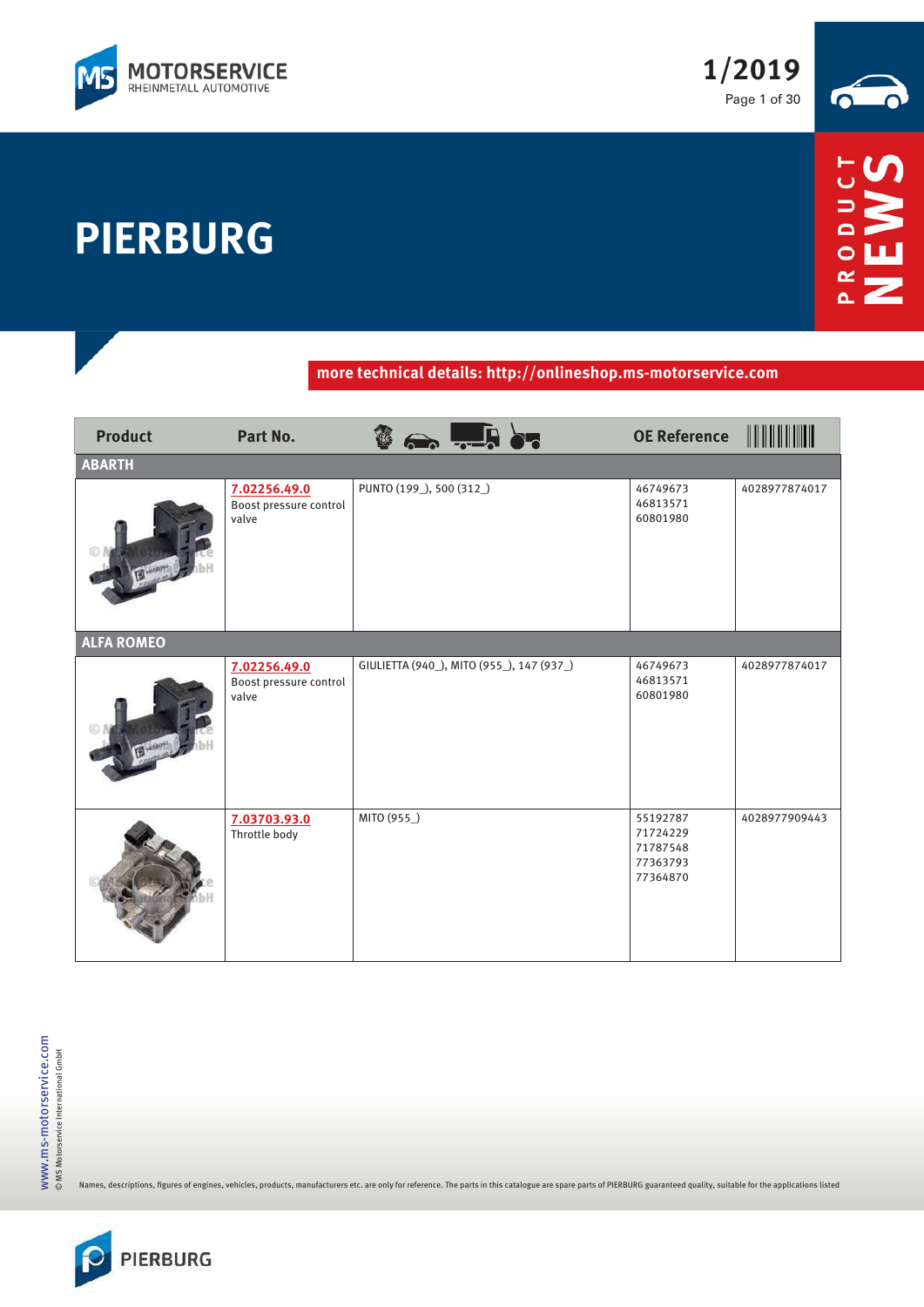



| <b>Product</b>    | Part No.                                      |                                                          | $\leftrightarrow$ $\frac{1}{2}$ or                                                    | <b>OE Reference</b>                                                              |               |
|-------------------|-----------------------------------------------|----------------------------------------------------------|---------------------------------------------------------------------------------------|----------------------------------------------------------------------------------|---------------|
| <b>ALFA ROMEO</b> |                                               |                                                          |                                                                                       |                                                                                  |               |
|                   | 7.03703.98.0<br>regulating throttle           |                                                          | BRERA (939_), MITO (955_), SPIDER (939_),<br>159 Saloon (939_), 159 Sportwagon (939_) | 55215486<br>71724187                                                             | 4028977909498 |
|                   | 7.07759.40.0<br>Air mass sensor               | 147 (937)                                                |                                                                                       | 46559828<br>60816448<br>71787954<br>71787955<br>71787956<br>71787957             | 4028977913501 |
| © MS Mot          | 7.08369.57.0<br>exhaust temperature<br>sensor | 159 Sportwagon (939_)                                    | BRERA (939_), SPIDER (939_), 159 Saloon (939_),                                       | 55199543                                                                         | 4028977911903 |
| <b>AUDI</b>       |                                               |                                                          |                                                                                       |                                                                                  |               |
|                   | 7.05645.05.0<br>regulating throttle           | Q7 (4MB)                                                 |                                                                                       | 057 145 829 D                                                                    | 4028977905353 |
|                   | 7.06032.22.0<br>High-pressure pump            | S7 Sportback (4GA, 4GF), A8 /<br>S8 (4H2, 4H8, 4HC, 4HL) | A6 / S6 (4G2, 4GC, C7), A6 Avant (4G5, 4GD, C7), A7 /                                 | 079 127 025AE<br>079 127 025AH<br>079 127 025AJ<br>079 127 025AK<br>079 127 025T | 4028977912528 |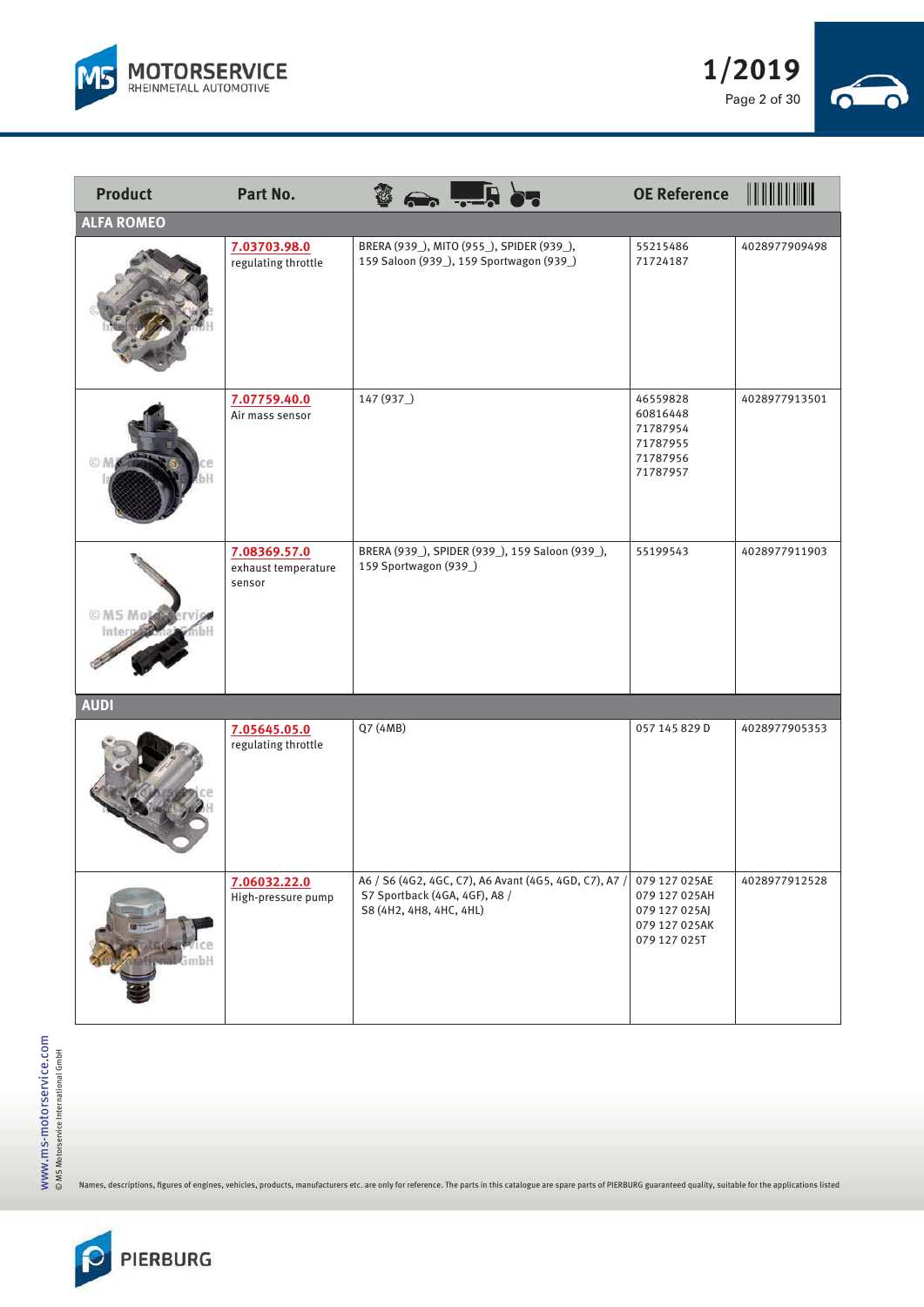



| <b>Product</b> | Part No.                           | ID.                                                                                                                                                                                                                                                                     | <b>OE Reference</b>                                                          |               |
|----------------|------------------------------------|-------------------------------------------------------------------------------------------------------------------------------------------------------------------------------------------------------------------------------------------------------------------------|------------------------------------------------------------------------------|---------------|
| <b>AUDI</b>    |                                    |                                                                                                                                                                                                                                                                         |                                                                              |               |
|                | 7.06032.23.0<br>High-pressure pump | A4 / S4 Avant (8ED, B7), A4 /<br>S4 Convertible (8H7, B6, 8HE, B7),<br>A4 Saloon (8EC, B7), A5 / S5 (8T3),<br>A6 Allroad Avant (4FH, C6), A6 Avant (4F5, C6),<br>A6 Saloon (4F2, C6), A8 Saloon (4E2, 4E8), Q7 (4LB)                                                    | 079 127 025AB<br>079 127 025AF<br>079 127 025C                               | 4028977912535 |
|                | 7.06032.24.0<br>High-pressure pump | A4 / S4 Avant (8ED, B7), A4 /<br>S4 Convertible (8H7, B6, 8HE, B7),<br>A4 Saloon (8EC, B7), A5 / S5 (8T3),<br>A6 Allroad Avant (4FH, C6), A6 Avant (4F5, C6),<br>A6 Saloon (4F2, C6), A8 Saloon (4E2, 4E8), Q7 (4LB)                                                    | 079 127 026AB<br>079 127 026C                                                | 4028977912542 |
|                | 7.06032.25.0<br>High-pressure pump | A4 Avant (8K5, B8), A4 Saloon (8K2, B8), A5 /<br>S5 Convertible (8F7), A5 / S5 Sportback (8TA), A5 /<br>S5 (8T3), A6 / S6 (4G2, 4GC, C7),<br>A6 Allroad (4GH, 4GJ), A6 Avant (4G5, 4GD, C7), A7 /<br>S7 Sportback (4GA, 4GF), A8 /<br>S8 (4H2, 4H8, 4HC, 4HL), Q7 (4MB) | 06E 127 026C<br>06E 127 026D<br>06E 127 026E<br>06E 127 026F<br>06E 127 026G | 4028977912573 |
|                | 7.06032.26.0<br>High-pressure pump | A3 / S3 Limousine (8VS, 8VM),<br>A3 Convertible (8V7, 8VE), A6 / S6 (4G2, 4GC, C7),<br>A6 Avant (4G5, 4GD, C7), A7 /<br>S7 Sportback (4GA, 4GF), TT (FV3), TT Roadster (FV9)                                                                                            | 06L 127 027<br>06L 127 027A<br>06L 127 027B                                  | 4028977912597 |
| Gmbl           | 7.06032.27.0<br>High-pressure pump | A1 Sportback (8XA, 8XF), A1 (8X1, 8XK), A3 /<br>S3 Limousine (8VS, 8VM), A3 / S3 (8V1, 8VK),<br>A3 Sportback (8VA, 8VF), Q2 (GAB)                                                                                                                                       | 04E 127 026BB<br>04E 127 026BG<br>04E 127 026BH<br>04E 127 026L              | 4028977912610 |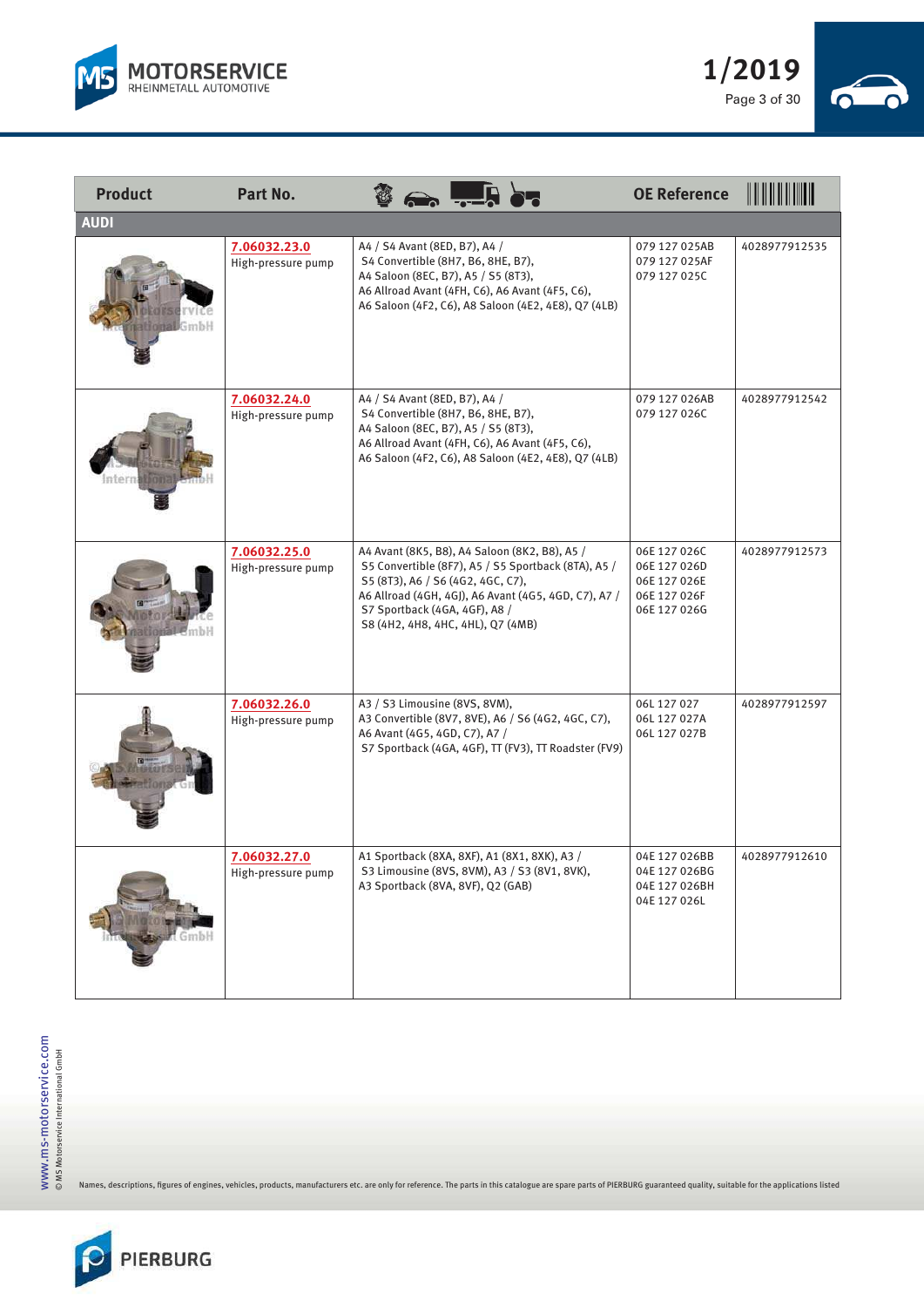



| <b>Product</b>         | Part No.                                        | D.                                                                                                                                                                                                                                                                        | <b>OE Reference</b>             | <u> IIII IIII IIIII</u> |
|------------------------|-------------------------------------------------|---------------------------------------------------------------------------------------------------------------------------------------------------------------------------------------------------------------------------------------------------------------------------|---------------------------------|-------------------------|
| <b>AUDI</b>            |                                                 |                                                                                                                                                                                                                                                                           |                                 |                         |
|                        | 7.06740.12.0<br>Water pump auxiliary<br>cooling | A3 / S3 (8P1), A3 Convertible (8P7),<br>A3 Sportback (8PA), A4 Allroad Avant (8KH, B8),<br>A4 Avant (8K5, B8), A4 Saloon (8K2, B8), A5 /<br>S5 Convertible (8F7), A5 / S5 Sportback (8TA), A5 /<br>S5 (8T3), A6 / S6 (4G2, 4GC, C7),<br>A6 Avant (4G5, 4GD, C7), Q5 (8RB) | 5N0 965 561 A                   | 4028977912214           |
|                        | 7.07759.46.0<br>Air mass sensor                 | A1 Sportback (8XA, 8XF), A1 (8X1, 8XK), A3 /<br>S3 (8P1), A3 Convertible (8P7), A3 Sportback (8PA)                                                                                                                                                                        | 03L 906 461                     | 4028977913563           |
| O MS Motorser<br>Inter | 7.08369.52.0<br>exhaust temperature<br>sensor   | A4 Allroad Avant (8KH, B8), A4 Avant (8K5, B8),<br>A4 Saloon (8K2, B8), A5 / S5 Sportback (8TA),<br>Q5 (8RB)                                                                                                                                                              |                                 | 4028977911835           |
|                        | 7.08369.65.0<br>exhaust temperature<br>sensor   | A4 / S4 Avant (8ED, B7), A4 Saloon (8EC, B7)                                                                                                                                                                                                                              | 03G 906 088 AP<br>3G 906 088 AP | 4028977912078           |
| O MS Motory            | 7.08369.66.0<br>exhaust temperature<br>sensor   | A6 Allroad Avant (4FH, C6), A6 Avant (4F5, C6),<br>A6 Saloon (4F2, C6), A8 Saloon (4E2, 4E8)                                                                                                                                                                              | 038 906 088 A<br>38 906 088 A   | 4028977912092           |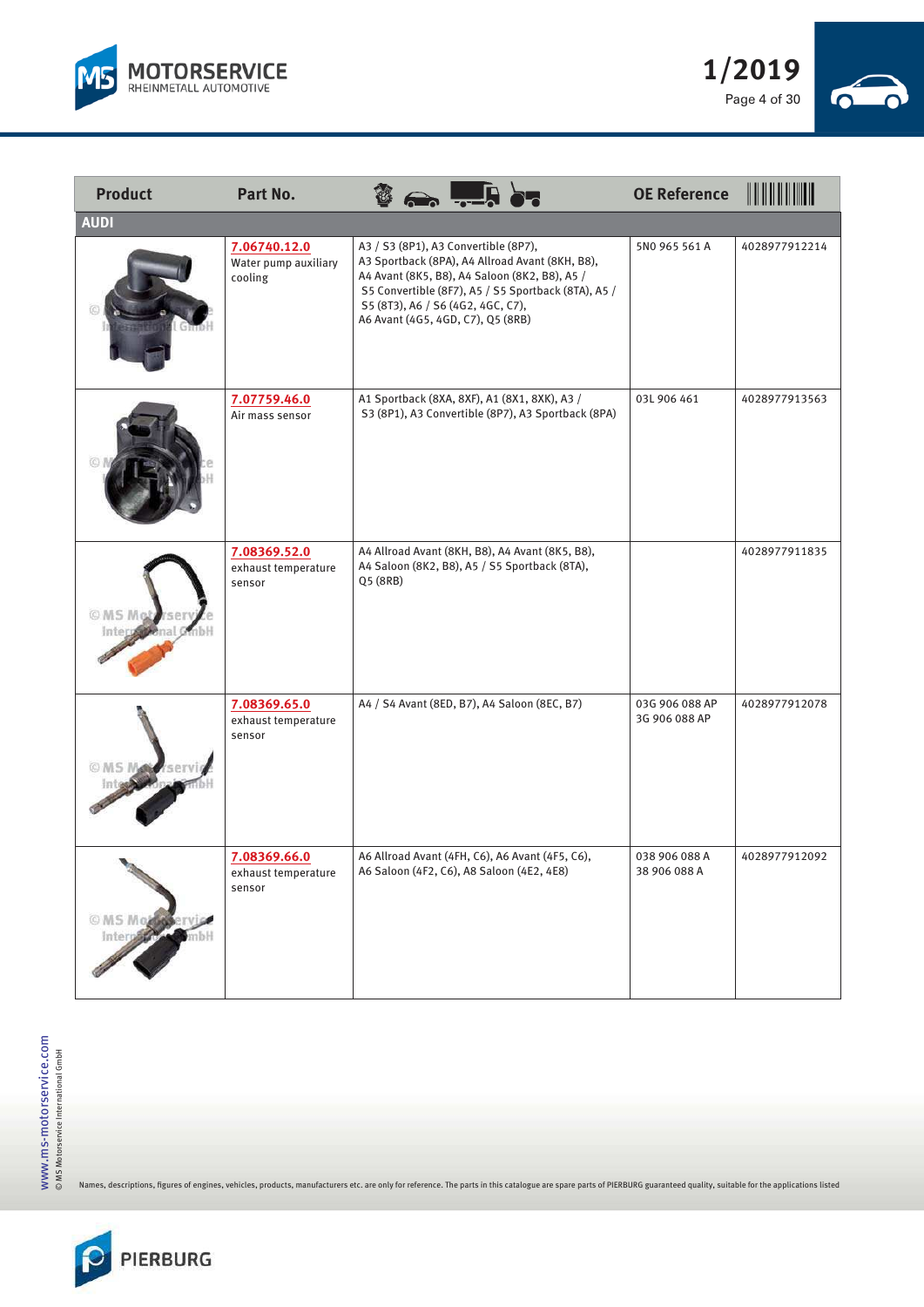



| <b>Product</b>         | Part No.                                      | <b>De La de La des</b>                                                                                                                                                                                                                                                                                           | <b>OE Reference</b>                                                                                                                          |               |
|------------------------|-----------------------------------------------|------------------------------------------------------------------------------------------------------------------------------------------------------------------------------------------------------------------------------------------------------------------------------------------------------------------|----------------------------------------------------------------------------------------------------------------------------------------------|---------------|
| <b>AUDI</b>            |                                               |                                                                                                                                                                                                                                                                                                                  |                                                                                                                                              |               |
| <b>OMSMOR</b><br>Inter | 7.08369.73.0<br>exhaust temperature<br>sensor | A4 Allroad Avant (8KH, B8), A4 Avant (8K5, B8),<br>A4 Saloon (8K2, B8), A5 / S5 Convertible (8F7), A5 /<br>S5 Sportback (8TA), A5 / S5 (8T3), A6 /<br>S6 (4G2, 4GC, C7), A6 Allroad (4GH, 4GJ),<br>A6 Avant (4G5, 4GD, C7), A7 /<br>S7 Sportback (4GA, 4GF), A8 /<br>S8 (4H2, 4H8, 4HC, 4HL), Q5 (8RB), Q7 (4LB) |                                                                                                                                              | 4028977912207 |
|                        | 7.09720.00.0<br>EGR cooler                    | A3 / S3 (8P1), A3 Convertible (8P7),<br>A3 Sportback (8PA), Q3 (8UB, 8UG), TT Roadster (8J9),<br>TT(8J3)                                                                                                                                                                                                         | 03L 131 512 AP<br>03L 131 512 AT<br>03L 131 512 BB<br>03L 131 512 BJ<br>03L 131 512 BL<br>03L 131 512 CF<br>03L 131 512 CH<br>03L 131 512 DQ | 4028977913389 |
|                        | 7.09720.01.0<br><b>EGR</b> cooler             | A1 Sportback (8XA, 8XF), A1 (8X1, 8XK)                                                                                                                                                                                                                                                                           | 03L 131 512 AN<br>03L 131 512 AS<br>03L 131 512 BH<br>03L 131 512 CE<br>03L 131 512 CG<br>03L 131 512 DP<br>03L 131 512 M                    | 4028977913396 |
| <b>BENTLEY</b>         |                                               |                                                                                                                                                                                                                                                                                                                  |                                                                                                                                              |               |
|                        | 7.05645.05.0<br>regulating throttle           | BENTAYGA (4V1)                                                                                                                                                                                                                                                                                                   |                                                                                                                                              | 4028977905353 |
|                        | 7.06032.22.0<br>High-pressure pump            | CONTINENTAL Convertible (3W_),<br>CONTINENTAL Coupe (3W_)                                                                                                                                                                                                                                                        | 079 127 025AE<br>079 127 025AH<br>079 127 025AJ<br>079 127 025AK<br>079 127 025T                                                             | 4028977912528 |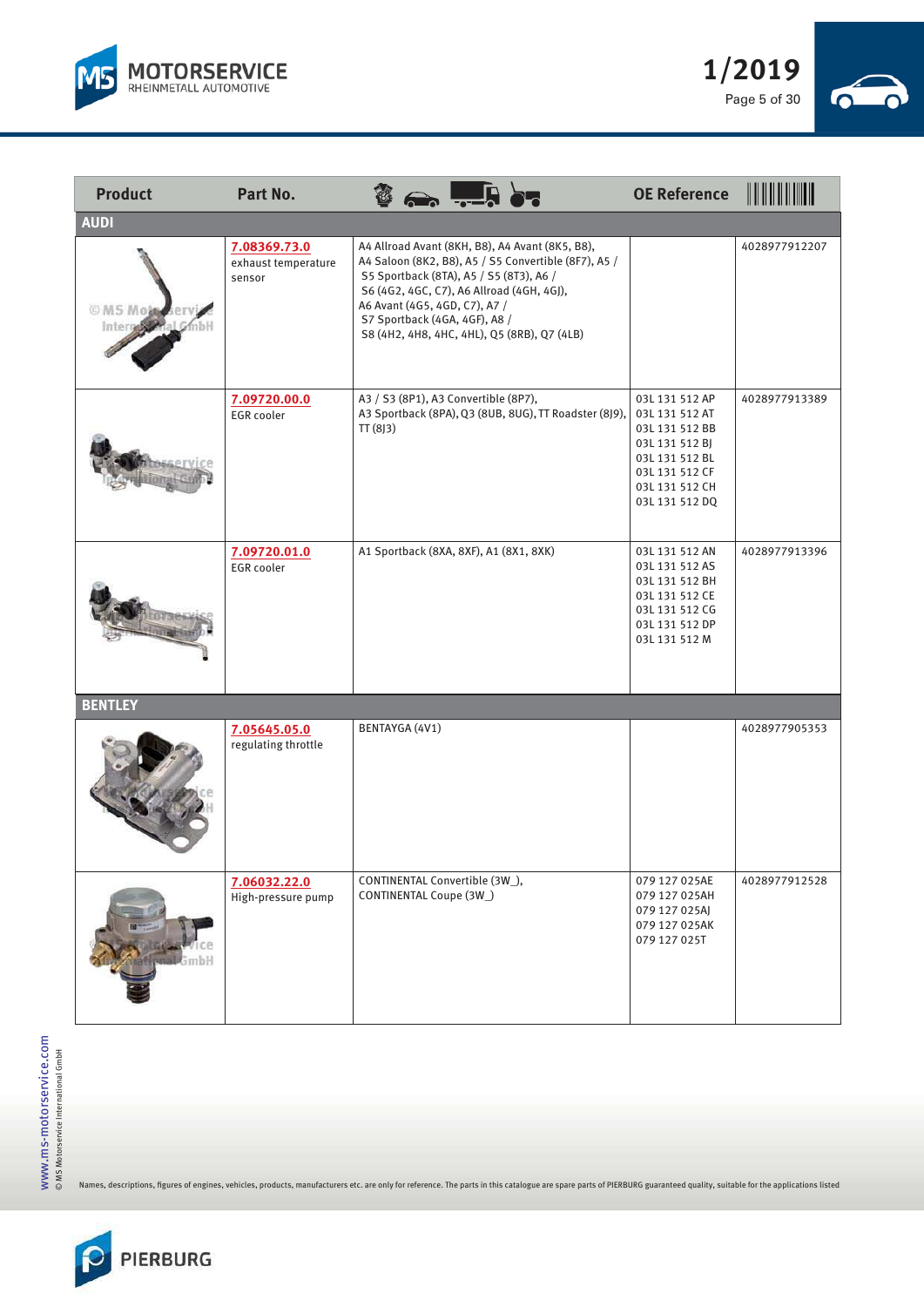



| <b>Product</b>   | Part No.                                                       | D.                                                                                                                                              | <b>OE Reference</b> |               |
|------------------|----------------------------------------------------------------|-------------------------------------------------------------------------------------------------------------------------------------------------|---------------------|---------------|
| <b>CHEVROLET</b> |                                                                |                                                                                                                                                 |                     |               |
|                  | 7.02256.43.0<br>Electric switchover<br>valve (intake manifold) | CRUZE Hatchback (J305), CRUZE (J300),<br>CRUZE Station Wagon (J308), ORLANDO (J309),<br>SONIC Hatchback (T300), SONIC Saloon (T300),<br>TRACKER | 93185739            | 4028977899317 |
|                  | 7.03206.23.0<br>Swirl flap actuator                            | TRACKER                                                                                                                                         |                     | 4028977905346 |
|                  | 7.07759.47.0<br>Air mass sensor                                | CRUZE Hatchback (J305), CRUZE (J300),<br>CRUZE Station Wagon (J308)                                                                             | 55561912            | 4028977913570 |
|                  | 7.08369.46.0<br>exhaust temperature<br>sensor                  | SONIC Hatchback (T300), SONIC Saloon (T300)                                                                                                     | 55564977            | 4028977911712 |
| MS Moto service  | 7.08369.54.0<br>exhaust temperature<br>sensor                  | CAPTIVA (C100, C140)                                                                                                                            |                     | 4028977911859 |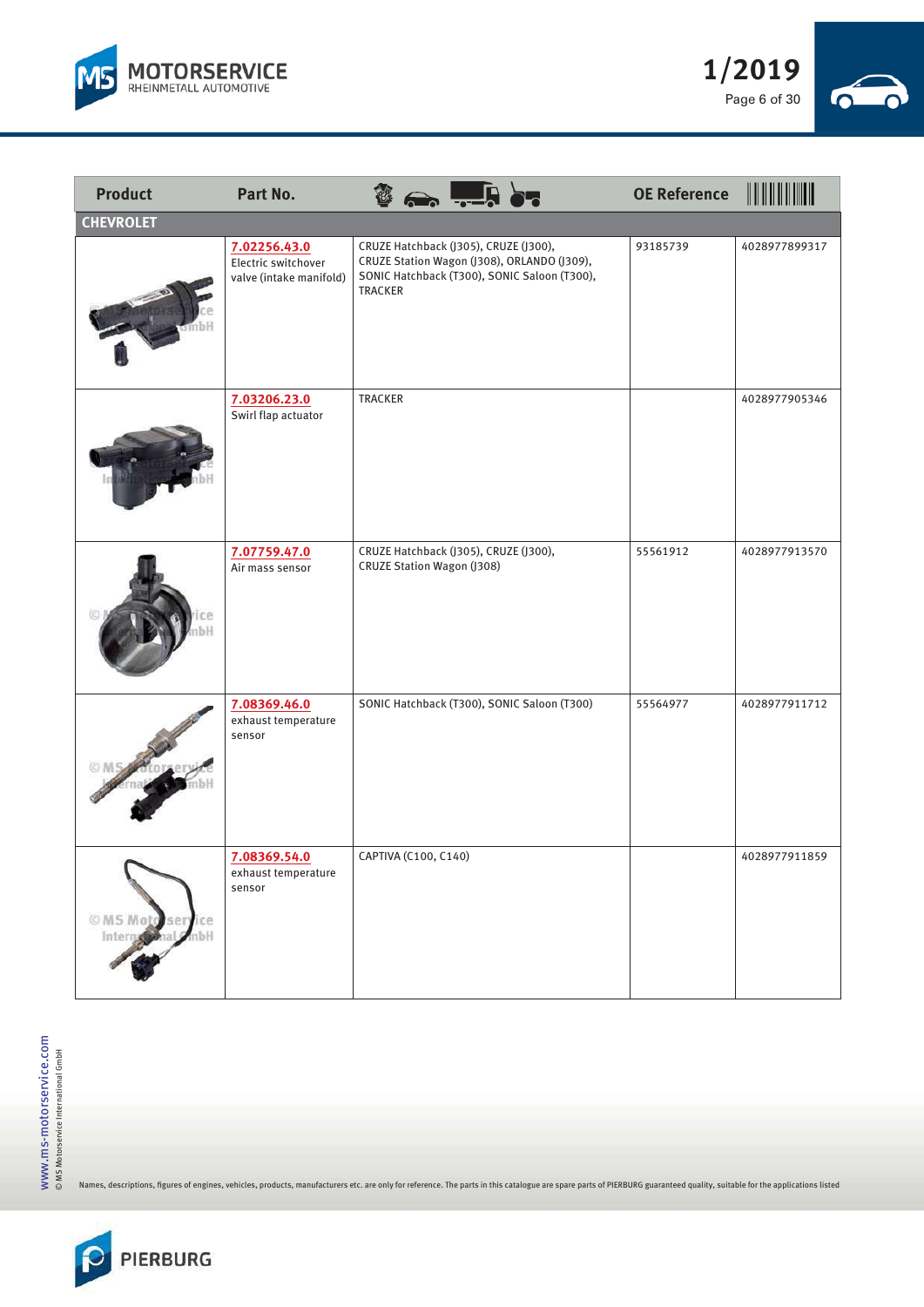



| <b>Product</b>                   | <b>Part No.</b>                               |                                                          | <b>Control des</b>                                                                                                                                                                                                                                            | <b>OE Reference</b>              |               |
|----------------------------------|-----------------------------------------------|----------------------------------------------------------|---------------------------------------------------------------------------------------------------------------------------------------------------------------------------------------------------------------------------------------------------------------|----------------------------------|---------------|
| <b>CHEVROLET</b>                 |                                               |                                                          |                                                                                                                                                                                                                                                               |                                  |               |
| <b>OMS Mote</b><br>Inter         | 7.08369.70.0<br>exhaust temperature<br>sensor | CAPTIVA (C100, C140)                                     |                                                                                                                                                                                                                                                               |                                  | 4028977912177 |
|                                  | 7.09002.01.0<br><b>EGR</b> valve              | OPTRA (1J_), TOSCA (KL1_), VIVANT                        | LACETTI Estate (J200), LACETTI (J200),<br>LACETTI Saloon (J200), OPTRA Hatchback,                                                                                                                                                                             | 17092164<br>96291087             | 4028977912696 |
|                                  | 7.09002.04.0<br><b>EGR</b> valve              | AVEO / KALOS Saloon (T200),<br>TACUMA MPV (U100), VIVANT | CRUZE Hatchback (J305), CRUZE (J300), EPICA Saloon,<br>ESTATE Estate, LACETTI Estate (J200), LACETTI (J200),<br>LACETTI Saloon (J200), LOVA Hatchback (T250, T255),<br>LOVA Saloon (T250, T255), OPTRA Estate,<br>OPTRA Hatchback, OPTRA Saloon, OPTRA (1J_), | 25183476<br>96386735             | 4028977910791 |
| otor <sup>d</sup> Ivice<br>© M S | 7.09002.10.0<br><b>EGR</b> valve              |                                                          | MATIZ (M300), SPARK, SPARK (M200, M250)                                                                                                                                                                                                                       | 25182127<br>25183477<br>96408500 | 4028977912740 |
| <b>CHEVROLET (SGM)</b>           |                                               |                                                          |                                                                                                                                                                                                                                                               |                                  |               |
| © MS Moto<br>ional               | 7.09002.04.0<br><b>EGR</b> valve              | AVEO (T250)                                              |                                                                                                                                                                                                                                                               |                                  | 4028977910791 |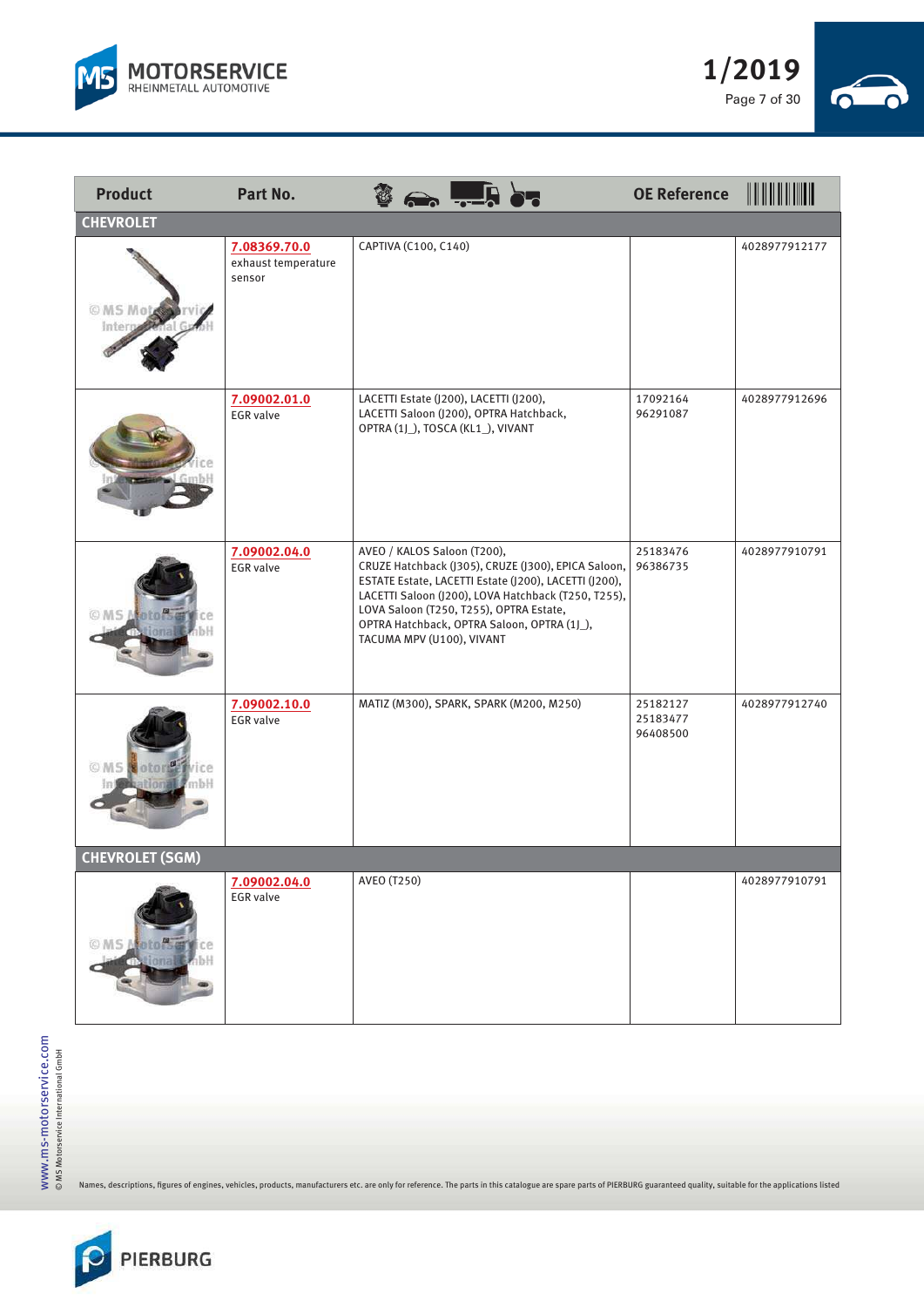



| <b>Product</b>    | Part No.                                                |                                                                                             |                                                                                                                                                                                                                                                          | <b>OE Reference</b>      |               |
|-------------------|---------------------------------------------------------|---------------------------------------------------------------------------------------------|----------------------------------------------------------------------------------------------------------------------------------------------------------------------------------------------------------------------------------------------------------|--------------------------|---------------|
| <b>CHRYSLER</b>   |                                                         |                                                                                             |                                                                                                                                                                                                                                                          |                          |               |
|                   | 7.03703.97.0<br>regulating throttle                     | YPSILON                                                                                     |                                                                                                                                                                                                                                                          | 71788736<br>77363827     | 4028977909481 |
|                   | 7.07759.43.0<br>Air mass sensor                         |                                                                                             | PT CRUISER Convertible, PT CRUISER Estate (PT_)                                                                                                                                                                                                          | K05033109AB<br>5033109AB | 4028977913532 |
| <b>CITROEN</b>    |                                                         |                                                                                             |                                                                                                                                                                                                                                                          |                          |               |
|                   | 7.01777.19.0<br>Pressure transformer<br>(turbo charger) |                                                                                             | C4 Coupe (LA_), C4 Grand Picasso II, C4 I (LC_),<br>C4 Picasso II, DS 3, DS3 Convertible, DS4, DS5                                                                                                                                                       | 1922 V8                  | 4028977823763 |
|                   | 7.09730.00.0<br><b>EGR</b> cooler                       | DISPATCH (VF7)                                                                              | C4 Coupe (LA_), C4 Grand Picasso I (UA_), C4 I (LC_),<br>C4 PALLAS Saloon, C4 Picasso I MPV (UD_),<br>C5 II Break (RE_), C5 II (RC_), C5 III Break (RW_),<br>C5 III Saloon (RD_), C8 (EA_, EB_), DISPATCH Box,                                           | 161835                   | 4028977913419 |
| <b>Bonal GmbH</b> | 7.09730.01.0<br>EGR cooler                              | Hatchback (N3_), XSARA Coupe (N0),<br>XSARA Estate (N2), XSARA (N1),<br>XSARA PICASSO (N68) | BERLINGO / BERLINGO FIRST MPV (MF, GJK, GFK),<br>BERLINGO Box (M_), C5 I (DC_), C5 I Estate (DE_),<br>DISPATCH Platform/Chassis (BU_, BV_, BW_, BX_),<br>DISPATCH (U6U), DISPATCH Van (BS_, BT_, BY_, BZ_),<br>XSARA Box Body / Estate, XSARA Box Body / | 1628 KC                  | 4028977913426 |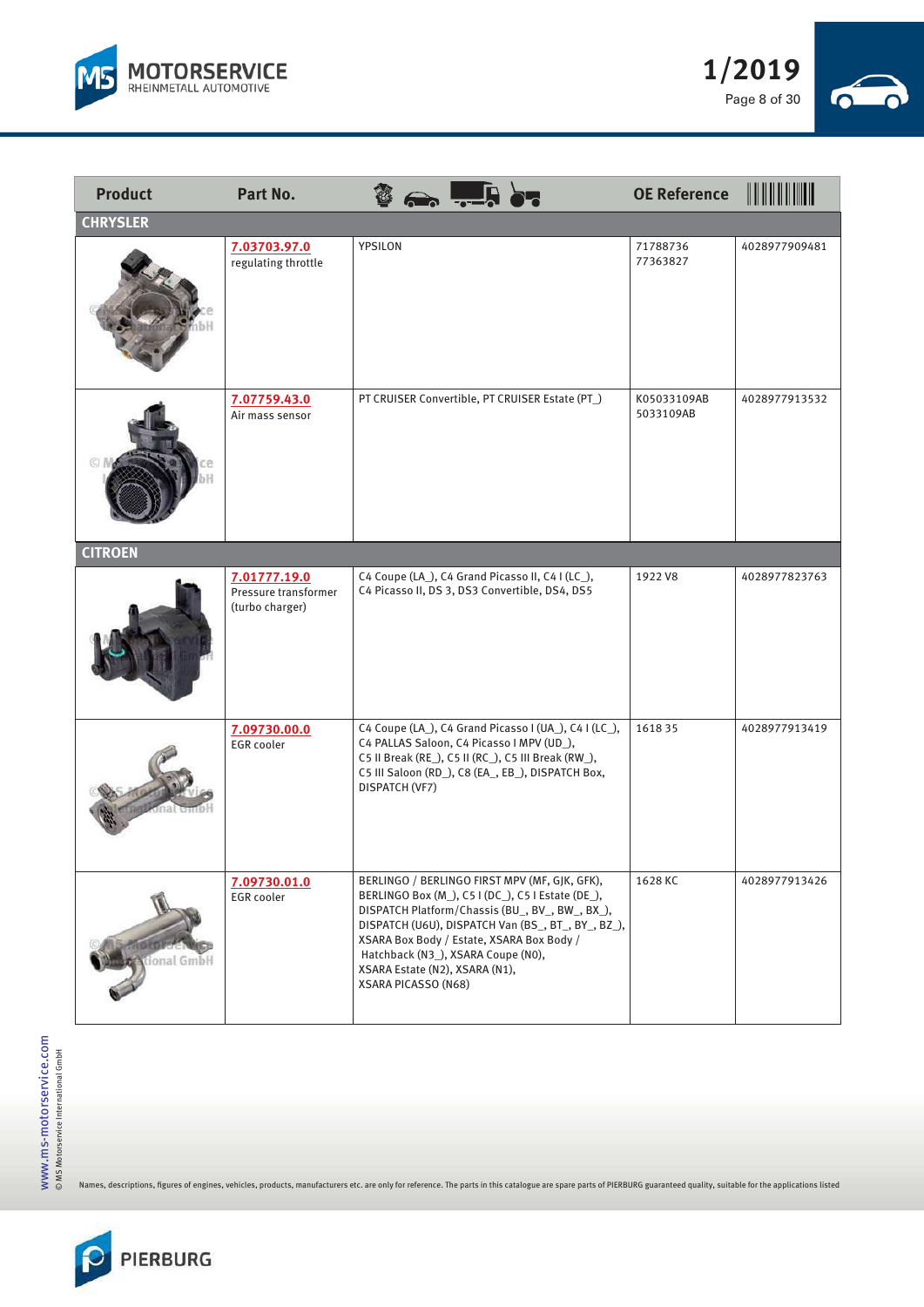



| <b>Product</b>                     | Part No.                                                | $\sum$                                                                                     |                                                                                                                                                          | <b>OE Reference</b>  | <u> III III III III III I</u> |
|------------------------------------|---------------------------------------------------------|--------------------------------------------------------------------------------------------|----------------------------------------------------------------------------------------------------------------------------------------------------------|----------------------|-------------------------------|
| <b>DACIA</b>                       |                                                         |                                                                                            |                                                                                                                                                          |                      |                               |
|                                    | 7.07759.44.0<br>Air mass sensor                         | DUSTER, LOGAN EXPRESS (FS_), LOGAN (LS_),                                                  | LOGAN MCV (KS_), LOGAN Pickup (US_), SANDERO                                                                                                             | 8200280056           | 4028977913549                 |
| <b>DAEWOO</b>                      |                                                         |                                                                                            |                                                                                                                                                          |                      |                               |
|                                    | 7.09002.01.0<br><b>EGR</b> valve                        | LEGANZA Saloon (KLAV), NUBIRA Break (J100),<br>NUBIRA Estate (J150), NUBIRA Saloon (J100), | LACETTI Hatchback (KLAN), LACETTI Saloon (J200),<br>LANOS / SENS (KLAT), LANOS / SENS Saloon (KLAT),<br>NUBIRA Saloon (J150), ORION (J100), ORION (J150) | 17092164<br>96291087 | 4028977912696                 |
| <b>OIOIS#</b><br>O MS M            | 7.09002.04.0<br><b>EGR</b> valve                        | KALOS (KLAS), KALOS Saloon (KLAS),<br>NUBIRA Saloon (J200)                                 | LACETTI Hatchback (KLAN), NUBIRA Break (J200),                                                                                                           |                      | 4028977910791                 |
| otorselvice<br>OMS<br>mbH<br>៖សោរា | 7.09002.10.0<br><b>EGR</b> valve                        | MATIZ (M100, M150)                                                                         |                                                                                                                                                          |                      | 4028977912740                 |
| <b>DS</b>                          |                                                         |                                                                                            |                                                                                                                                                          |                      |                               |
|                                    | 7.01777.19.0<br>Pressure transformer<br>(turbo charger) |                                                                                            | DS 3, DS 3 Convertible, DS 4 / DS 4 CROSSBACK, DS 5 1922 V8                                                                                              |                      | 4028977823763                 |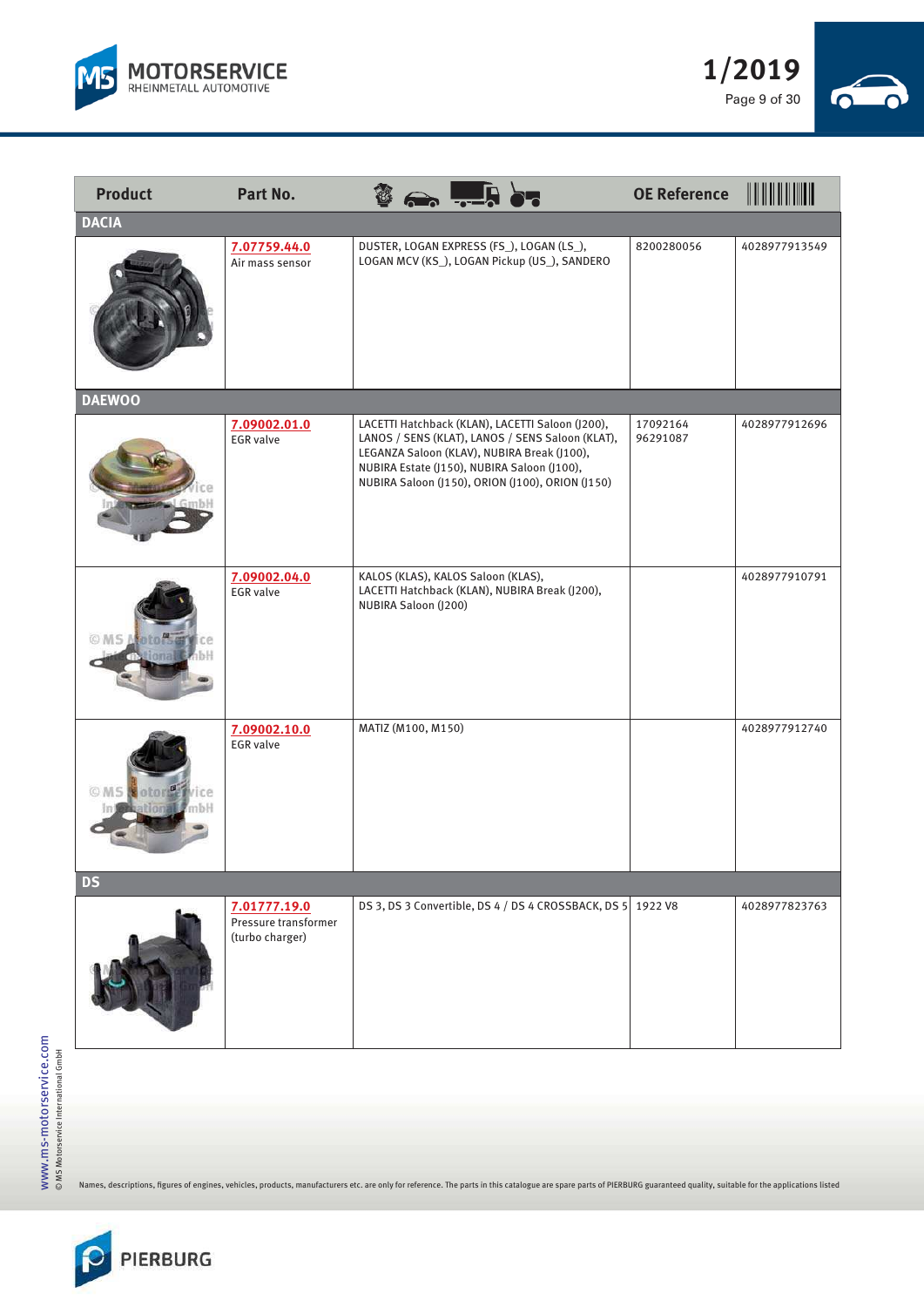



| <b>Product</b> | Part No.                                        |                                                                                                                                                                                                                                                                                                                                            | <b>OE Reference</b>                                      |               |
|----------------|-------------------------------------------------|--------------------------------------------------------------------------------------------------------------------------------------------------------------------------------------------------------------------------------------------------------------------------------------------------------------------------------------------|----------------------------------------------------------|---------------|
| <b>FIAT</b>    |                                                 |                                                                                                                                                                                                                                                                                                                                            |                                                          |               |
|                | 7.02256.49.0<br>Boost pressure control<br>valve | ALBEA (178_, 172_), DOBLO Box Body /<br>Estate (263), DOBLO Kombi (263),<br>DOBLO MONOCAB (223_), DOBLO MPV (119_, 223_),<br>IDEA (350_), PALIO (178_), PRATICO Platform/<br>Chassis (263_), PUNTO Van (188_), PUNTO (188_),<br>PUNTO (199_), RITMO III (198_), STILO (192_),<br>STRADA Pickup (178_),<br>WEEKEND ADVENTURE Weekend (178_) | 46749673<br>46813571<br>60801980                         | 4028977874017 |
|                | 7.03703.93.0<br>Throttle body                   | ALBEA (178_, 172_), DOBLO Box Body /<br>Estate (263_), DOBLO Kombi (263_),<br>DOBLO MONOCAB (223_), DOBLO MPV (119_, 223_),<br>FIORINO Box Body / Estate (225_), IDEA (350_),<br>LINEA (323_, 110_), PALIO (178_), PUNTO EVO /<br>AVVENTURA (199_), PUNTO EVO Van (199_),<br>PUNTO (199_),<br>WEEKEND ADVENTURE Weekend (178_)             | 55192787<br>71724229<br>71787548<br>77363793<br>77364870 | 4028977909443 |
|                | 7.03703.96.0<br>regulating throttle             | DUCATO Box (250, 290),<br>DUCATO Bus (250_, 290_), DUCATO Platform/<br>Chassis (250_, 290_)                                                                                                                                                                                                                                                | 504385629<br>5801727743                                  | 4028977909474 |
|                | 7.03703.97.0<br>regulating throttle             | PANDA Van (169_), PANDA VAN (312_, 519_),<br>PANDA (169_), PANDA (312_, 319_), PUNTO EVO /<br>AVVENTURA (199_), PUNTO (199_), 500 C (312_),<br>500 (312)                                                                                                                                                                                   | 71788736<br>71795460<br>71795461<br>77363827             | 4028977909481 |
|                | 7.03703.98.0<br>regulating throttle             | LINEA (323_, 110_), PUNTO EVO / AVVENTURA (199_),<br>PUNTO (199_), RITMO III (198_)                                                                                                                                                                                                                                                        | 55215486<br>71724187                                     | 4028977909498 |

 $\overline{\phantom{a}}$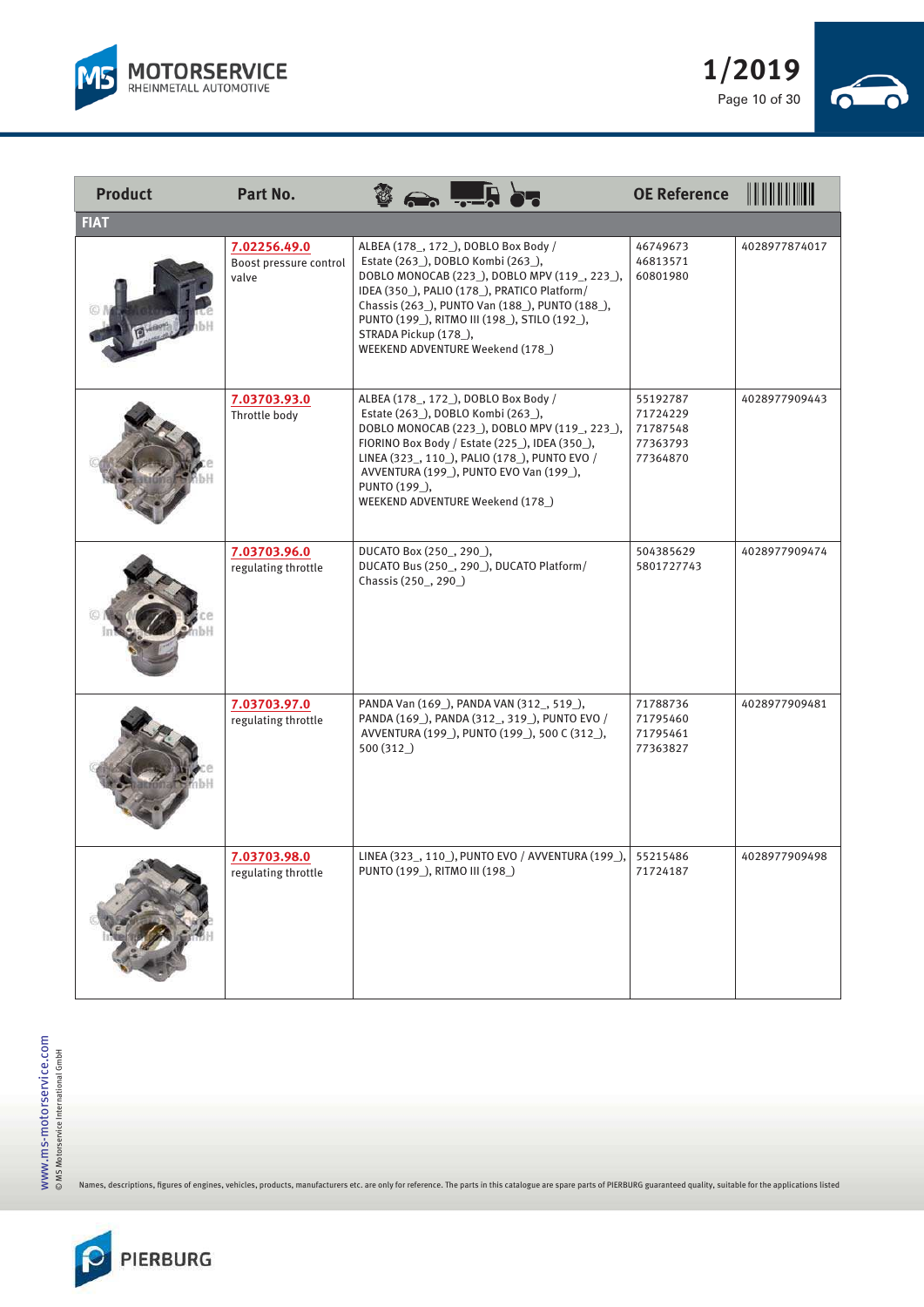



| <b>Product</b> | Part No.                                        |                                                            | $\leftrightarrow$ . $\Box$                                                                                                                                   | <b>OE Reference</b>                                     | <u> HIIIIIIIIIIII</u> |
|----------------|-------------------------------------------------|------------------------------------------------------------|--------------------------------------------------------------------------------------------------------------------------------------------------------------|---------------------------------------------------------|-----------------------|
| <b>FIAT</b>    |                                                 |                                                            |                                                                                                                                                              |                                                         |                       |
|                | 7.07759.40.0<br>Air mass sensor                 |                                                            | MAREA Weekend (185_), MAREA (185_),<br>MULTIPLA (186_), STILO Multi Wagon (192_),<br>STILO (192_), STRADA Pickup (178_),<br>WEEKEND ADVENTURE Weekend (178_) | 46559828<br>60816448<br>71787956<br>71787957            | 4028977913501         |
| <b>FORD</b>    |                                                 |                                                            |                                                                                                                                                              |                                                         |                       |
|                | 7.03306.16.0<br>Boost pressure control<br>valve | MONDEO V Turnier (CF)                                      | ESCAPE II (DM2), FOCUS III, FOCUS III Turnier,<br>FUSION V Hatchback (CE), FUSION V Saloon (CD),                                                             | CJ5E-9961-CA<br>CJ5Z-9961-C<br>5291775                  | 4028977912511         |
|                | 7.03703.92.0<br>regulating throttle             | FOCUS II (DA, HCP, DP),<br>FOCUS II Saloon (DB_, FCH, DH), | C-MAX (DM2), FOCUS C-MAX, FOCUS II Convertible,<br>FOCUS II Station Wagon (DA_, FFS, DS)                                                                     | 1576655<br>3M5Q9E926CD                                  | 4028977909436         |
|                | 7.03703.94.0<br>regulating throttle             | S-MAX (WS)                                                 | C-MAX (DM2), FOCUS II Saloon (DB_, FCH, DH),<br>GALAXY (WM), KUGA I, MONDEO IV (BA7),<br>MONDEO IV Saloon (BA7), MONDEO IV Turnier (BA7),                    | 1420865<br>1436119<br>1439318<br>1444851<br>6G9Q9E926AE | 4028977909450         |
|                | 7.03703.97.0<br>regulating throttle             | KA (RU8)                                                   |                                                                                                                                                              | 1562092<br>9S519E926AA                                  | 4028977909481         |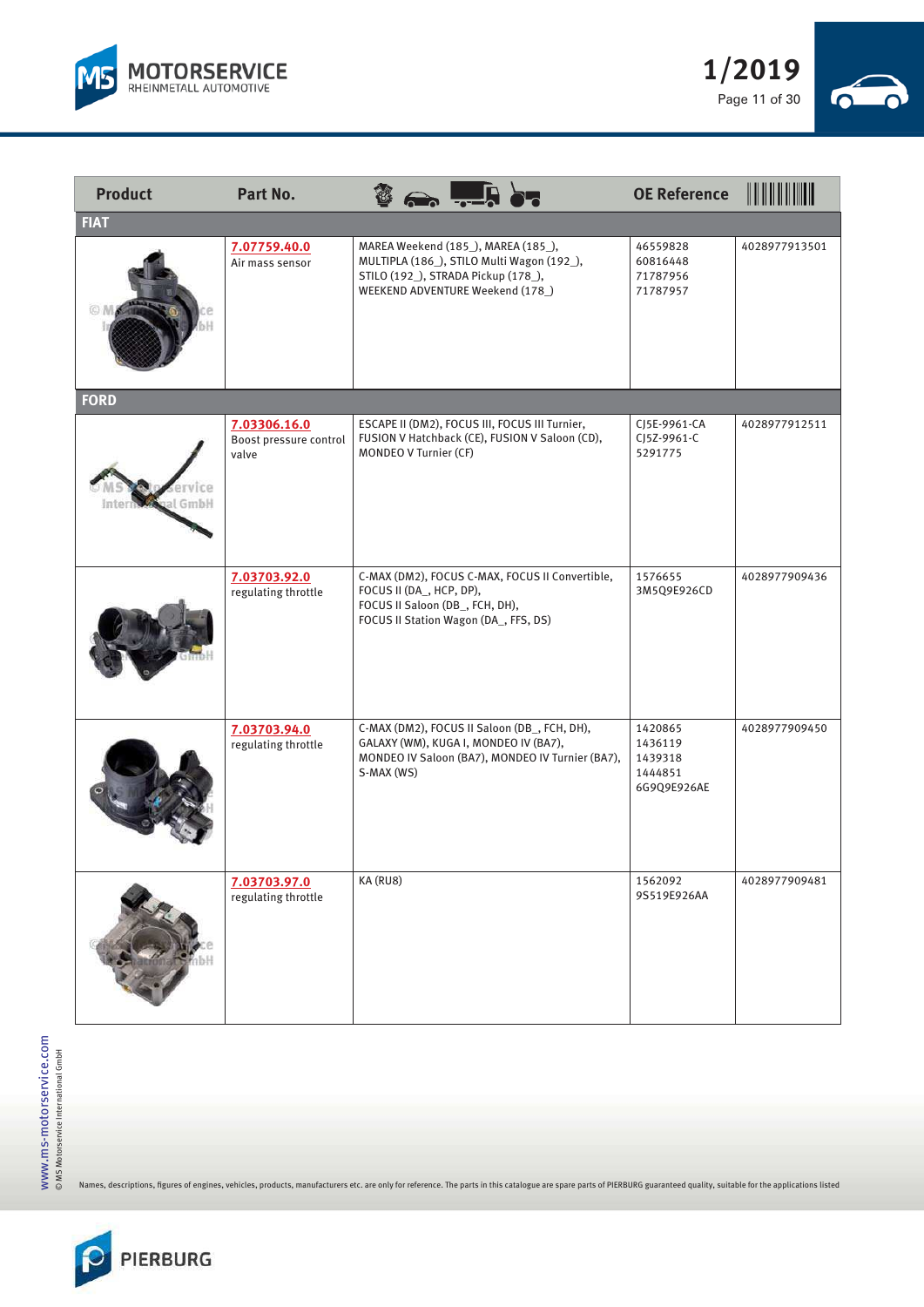



| <b>Product</b>        | Part No.                                               |                                                                                                                                                                                                                                                                                                                                                                                                                                                                                                                                              | <b>OE Reference</b>                      | <u> III III III III II</u> |
|-----------------------|--------------------------------------------------------|----------------------------------------------------------------------------------------------------------------------------------------------------------------------------------------------------------------------------------------------------------------------------------------------------------------------------------------------------------------------------------------------------------------------------------------------------------------------------------------------------------------------------------------------|------------------------------------------|----------------------------|
| <b>FORD</b>           |                                                        |                                                                                                                                                                                                                                                                                                                                                                                                                                                                                                                                              |                                          |                            |
|                       | 7.06117.12.0<br>central magnet,<br>camshaft adjustment | B-MAX (JK), B-MAX Van, CLASSIC Saloon,<br>C-MAX II (DXA/CB7, DXA/CEU), C-MAX II Van,<br>ECOSPORT, FIESTA VI (CB1, CCN), FIESTA VI Van,<br>FOCUS III, FOCUS III Box Body / Estate,<br>FOCUS III Box Body / Hatchback, FOCUS III Saloon,<br>FOCUS III Turnier, FUSION V Hatchback (CE),<br>FUSION V Saloon (CD), GRAND C-MAX (DXA/CB7, DXA/<br>CEU), GRAND C-MAX Van, MONDEO V Turnier (CF),<br>TOURNEO CONNECT /<br>GRAND TOURNEO CONNECT Kombi,<br>TOURNEO COURIER Kombi, TRANSIT CONNECT Box,<br>TRANSIT COURIER Box, TRANSIT COURIER Kombi | CM5G-6M280-FA<br>CM5Z-6M280-D<br>1761191 | 4028977905414              |
|                       | 7.09730.00.0<br>EGR cooler                             | C-MAX (DM2), FOCUS C-MAX, FOCUS II Convertible,<br>FOCUS II (DA, HCP, DP),<br>FOCUS II Saloon (DB_, FCH, DH),<br>FOCUS II Station Wagon (DA_, FFS, DS), GALAXY (WM),<br>KUGA I, MONDEO IV (BA7), MONDEO IV Saloon (BA7),<br>MONDEO IV Turnier (BA7), S-MAX (WS)                                                                                                                                                                                                                                                                              | 1 2 3 3 3 8 1                            | 4028977913419              |
| <b>FORD AUSTRALIA</b> |                                                        |                                                                                                                                                                                                                                                                                                                                                                                                                                                                                                                                              |                                          |                            |
|                       | 7.06117.12.0<br>central magnet,<br>camshaft adjustment | ECOSPORT (BK, BL), FIESTA Hatchback (WZ)                                                                                                                                                                                                                                                                                                                                                                                                                                                                                                     |                                          | 4028977905414              |
| <b>HYUNDAI</b>        |                                                        |                                                                                                                                                                                                                                                                                                                                                                                                                                                                                                                                              |                                          |                            |
|                       | 7.07759.43.0<br>Air mass sensor                        | ELANTRA LAVITA (FC)                                                                                                                                                                                                                                                                                                                                                                                                                                                                                                                          | 28164-27050                              | 4028977913532              |
|                       | 7.09002.06.0<br><b>EGR</b> valve                       | SANTA FÉ I (SM), TRAJET (FO)                                                                                                                                                                                                                                                                                                                                                                                                                                                                                                                 | 28410-27000<br>28410-27001               | 4028977912733              |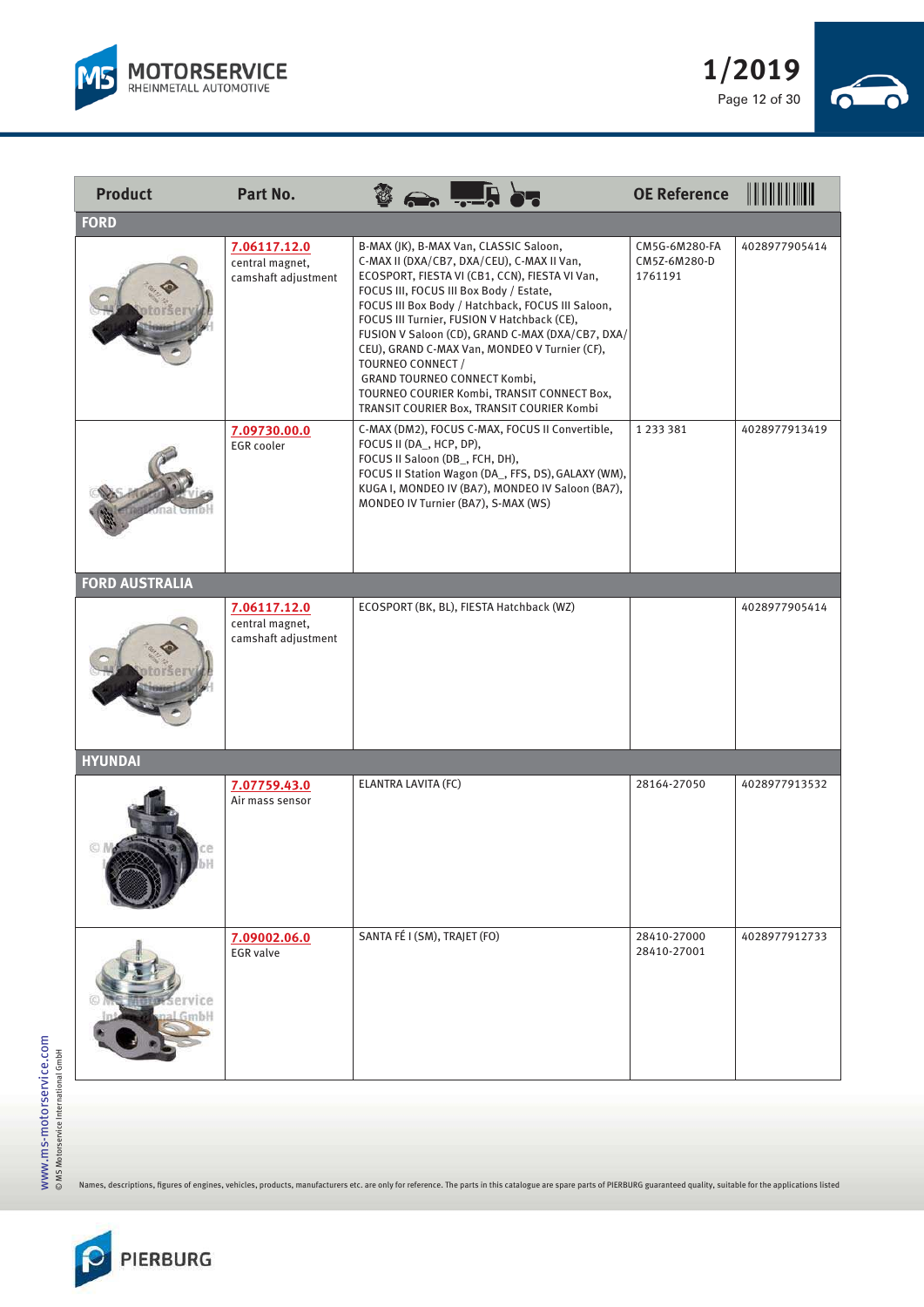



| <b>Product</b>  | Part No.                                        |                             | $\vert \hspace{-0.6em} \vert \hspace{-0.6em} \vert \hspace{-0.6em} \vert \hspace{-0.6em} \vert \hspace{-0.6em} \vert \hspace{-0.6em} \vert$ | <b>OE Reference</b>                                      | $\  \  \  \  \  \  \ $ |
|-----------------|-------------------------------------------------|-----------------------------|---------------------------------------------------------------------------------------------------------------------------------------------|----------------------------------------------------------|------------------------|
| <b>INFINITI</b> |                                                 |                             |                                                                                                                                             |                                                          |                        |
|                 | 7.06032.28.0<br>High-pressure pump              | QX56, QX80, Q70L (Y51)      |                                                                                                                                             |                                                          | 4028977912634          |
| <b>KIA</b>      |                                                 |                             |                                                                                                                                             |                                                          |                        |
|                 | 7.07759.43.0<br>Air mass sensor                 |                             | SPECTRA Saloon (LD), SPECTRA5 Hatchback (LD)                                                                                                | 28164-27050                                              | 4028977913532          |
|                 | 7.09002.06.0<br><b>EGR</b> valve                | SPECTRA5 Hatchback (LD)     | CARENS Mk II MPV (FJ), SPECTRA Saloon (LD),                                                                                                 | 28410-27000<br>28410-27001                               | 4028977912733          |
| <b>LANCIA</b>   |                                                 |                             |                                                                                                                                             |                                                          |                        |
|                 | 7.02256.49.0<br>Boost pressure control<br>valve |                             | DELTA III (844_), MUSA (350_), THESIS (841_)                                                                                                | 46749673<br>46813571<br>60801980                         | 4028977874017          |
|                 | 7.03703.93.0<br>Throttle body                   | MUSA (350_), YPSILON (843_) |                                                                                                                                             | 55192787<br>71724229<br>71787548<br>77363793<br>77364870 | 4028977909443          |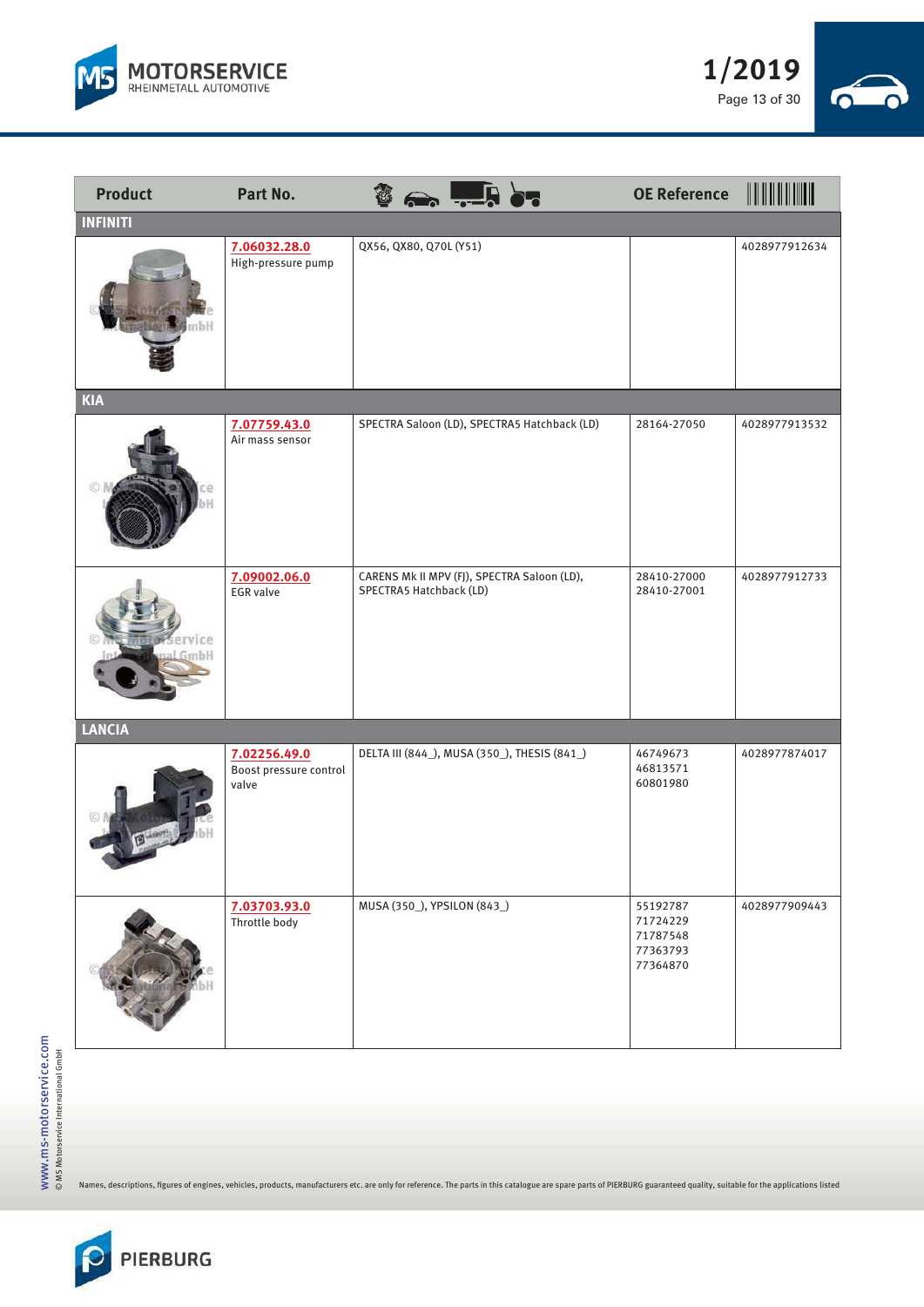



| <b>Product</b>       | <b>Part No.</b>                     | $\Rightarrow$ $\frac{1}{2}$ $\Rightarrow$                                                                                                                                                                                                                                                            | <b>OE Reference</b>                                                  |               |
|----------------------|-------------------------------------|------------------------------------------------------------------------------------------------------------------------------------------------------------------------------------------------------------------------------------------------------------------------------------------------------|----------------------------------------------------------------------|---------------|
| <b>LANCIA</b>        |                                     |                                                                                                                                                                                                                                                                                                      |                                                                      |               |
|                      | 7.03703.97.0<br>regulating throttle | YPSILON (312_), YPSILON (843_)                                                                                                                                                                                                                                                                       | 71788736<br>71795460<br>71795461<br>77363827                         | 4028977909481 |
|                      | 7.03703.98.0<br>regulating throttle | DELTA III (844_)                                                                                                                                                                                                                                                                                     | 55215486<br>71724187                                                 | 4028977909498 |
| <b>LAND ROVER</b>    |                                     |                                                                                                                                                                                                                                                                                                      |                                                                      |               |
|                      | 7.04483.16.0<br>vacuum pump         | LR4 IV (L319), RANGE ROVER IV (L405),<br>RANGE ROVER SPORT (L320)                                                                                                                                                                                                                                    | LR038056<br>LR044962<br>LR077839<br>LR077857<br>LR096061<br>LR104350 | 4028977906886 |
| <b>MERCEDES-BENZ</b> |                                     |                                                                                                                                                                                                                                                                                                      |                                                                      |               |
| ıbH                  | 7.04389.06.0<br>secondary air pump  | C-CLASS T-Model (S203), C-CLASS (W203),<br>CLK Convertible (A209), CLK (C209), CLS (C219),<br>E-CLASS T-Model (S211), E-CLASS (W211),<br>G-CLASS (W463), R-CLASS (W251, V251),<br>S-CLASS Coupe (C215), S-CLASS Coupe (C216),<br>S-CLASS (W220), S-CLASS (W221), SL (R230),<br>SL (R231), SLK (R171) | A 000 140 57 85                                                      | 4028977894626 |
|                      | 7.04389.08.0<br>secondary air pump  | G-CLASS (W463), S-CLASS Convertible (A217),<br>S-CLASS Coupe (C217),<br>S-CLASS (W222, V222, X222), SL (R231)                                                                                                                                                                                        | A 000 140 70 85                                                      | 4028977894640 |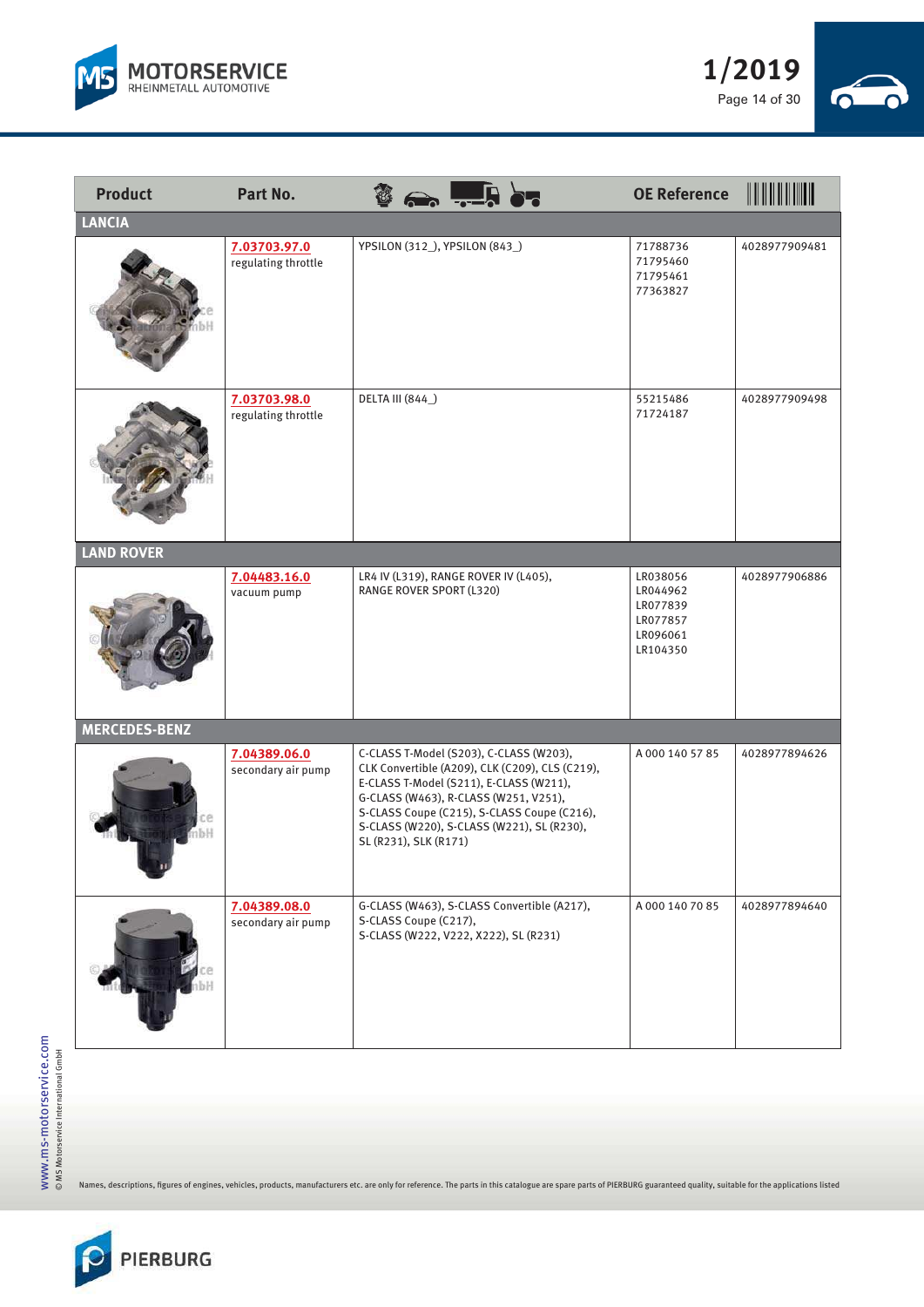



| <b>Product</b>       | Part No.                                      |                                                                                                                                                                                                            | $\Rightarrow$ which $\frac{1}{2}$                                                                                                                                                                                                                                                                                                                                                                                            | <b>OE Reference</b>                               | <b>THEFFERENT</b> |
|----------------------|-----------------------------------------------|------------------------------------------------------------------------------------------------------------------------------------------------------------------------------------------------------------|------------------------------------------------------------------------------------------------------------------------------------------------------------------------------------------------------------------------------------------------------------------------------------------------------------------------------------------------------------------------------------------------------------------------------|---------------------------------------------------|-------------------|
| <b>MERCEDES-BENZ</b> |                                               |                                                                                                                                                                                                            |                                                                                                                                                                                                                                                                                                                                                                                                                              |                                                   |                   |
| © MS Mote            | 7.08369.51.0<br>exhaust temperature<br>sensor | GLK-CLASS (X204)                                                                                                                                                                                           | C-CLASS T-Model (S204), C-CLASS (W204),<br>E-CLASS Convertible (A207), E-CLASS Coupe (C207),<br>E-CLASS T-Model (S212), E-CLASS (W212),<br>G-CLASS Cabrio (W463), G-CLASS (W463),                                                                                                                                                                                                                                            | A0081533628                                       | 4028977911811     |
|                      | 7.08369.60.0<br>exhaust temperature<br>sensor |                                                                                                                                                                                                            | A-CLASS (W169), B-CLASS (W245), G-CLASS (W463)                                                                                                                                                                                                                                                                                                                                                                               | A 005 153 93 28<br>A 007 153 92 28<br>A0081532828 | 4028977911958     |
|                      | 7.08369.61.0<br>exhaust temperature<br>sensor | CLS SEDAN GRANDE (C218),<br>CLS Shooting Brake (X218),<br>GL-CLASS (X164), GLK-CLASS (X204),<br>S-CLASS (W222, V222, X222),<br>SPRINTER 3-t Platform/Chassis (906),<br>Chassis (906), VITO Dualiner (W447) | C-CLASS T-Model (S204), C-CLASS (W204),<br>E-CLASS Convertible (A207), E-CLASS Coupe (C207),<br>E-CLASS T-Model (S212), E-CLASS (W212),<br>M-CLASS (W164), METRIS Box (W447),<br>METRIS Tourer (W447), S-CLASS (W221),<br>SPRINTER 3-t Box (906), SPRINTER 3-t Bus (906),<br>SPRINTER 3,5-t Box (906), SPRINTER 3,5-t Bus (906),<br>SPRINTER 3,5-t Platform/Chassis (906),<br>SPRINTER 5-t Box (906), SPRINTER 5-t Platform/ | A 001 905 06 00<br>A 005 153 20 28<br>A0071536728 | 4028977911972     |
| <b>NISSAN</b>        |                                               |                                                                                                                                                                                                            |                                                                                                                                                                                                                                                                                                                                                                                                                              |                                                   |                   |
|                      | 7.06032.28.0<br>High-pressure pump            | PATROL VI (Y62)                                                                                                                                                                                            |                                                                                                                                                                                                                                                                                                                                                                                                                              | 166301LA0A                                        | 4028977912634     |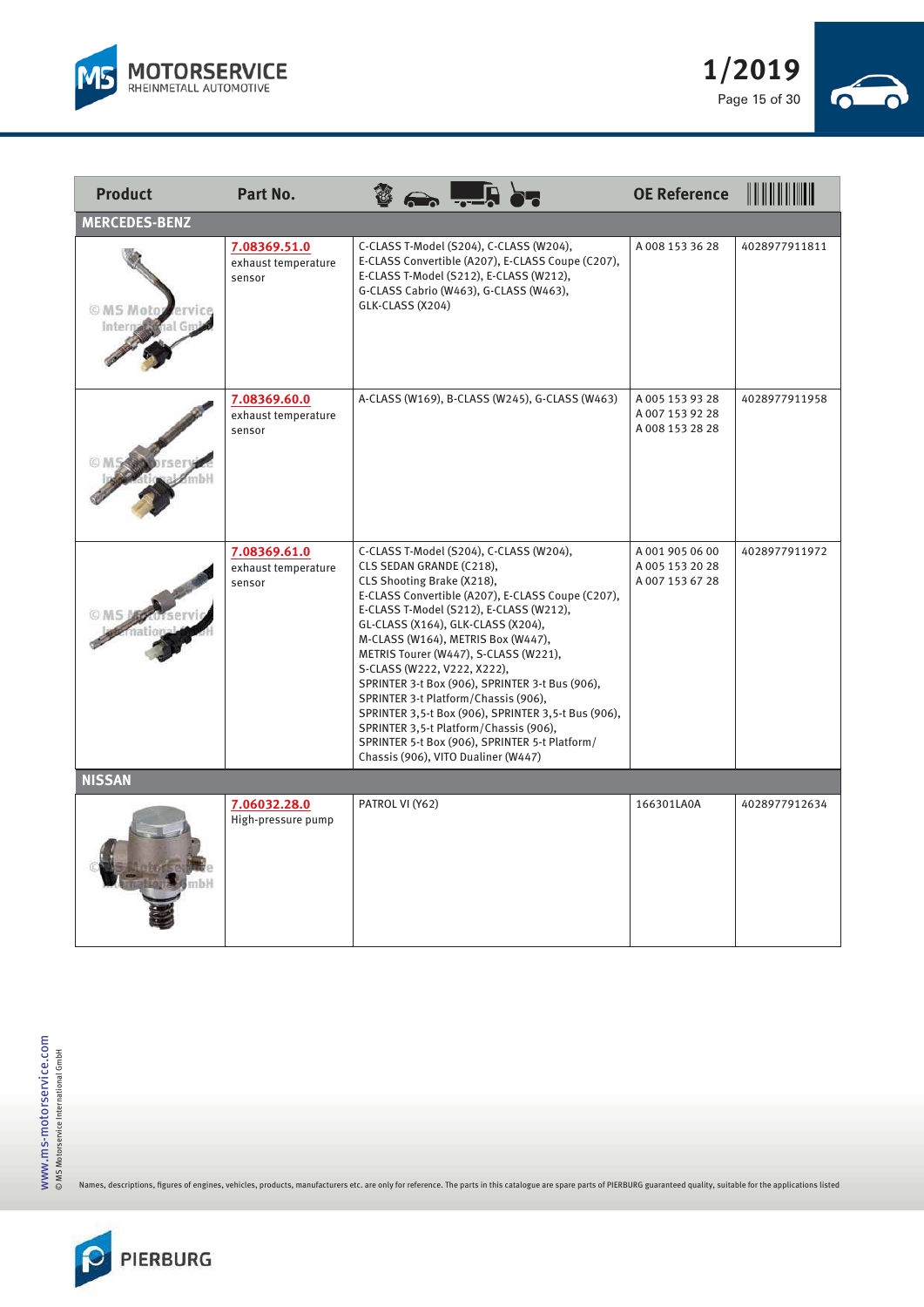



| <b>Product</b> | <b>Part No.</b>                                         | ▐▖≻▃<br>$\lambda$                                                                                                              | <b>OE Reference</b>                                      |               |
|----------------|---------------------------------------------------------|--------------------------------------------------------------------------------------------------------------------------------|----------------------------------------------------------|---------------|
| <b>NISSAN</b>  |                                                         |                                                                                                                                |                                                          |               |
|                | 7.07759.41.0<br>Air mass sensor                         | EVALIA Bus, MARCH III (K12), NOTE (E11, NE11),<br>NV200 Box Body / Estate, TIIDA LATIO Saloon (SC11),<br>VERSA Hatchback (C11) | 22680-BC400<br>22680-00QAA                               | 4028977913518 |
|                | 7.07759.42.0<br>Air mass sensor                         | INTERSTAR Box (X70), PRIMASTAR Box (X83),<br>PRIMASTAR Platform/Chassis (X83),<br>PRIMASTAR Van (X83)                          | 16580-00Q0A<br>22680-JD50A                               | 4028977913525 |
|                | 7.07759.44.0<br>Air mass sensor                         | KUBISTAR Box (X76)                                                                                                             | 16580-00QAD<br>82002-80056                               | 4028977913549 |
|                | 7.08868.01.0<br>oil pump                                | G9T 722, G9U 630, G9U 632, G9U 650, G9U 720,<br>G9U 724, G9U 730, G9U 750, G9U 754                                             | 15010-00QAD<br>15010-00Q0G<br>15010-00Q0M<br>82001-71402 | 4028977895586 |
| <b>OPEL</b>    |                                                         |                                                                                                                                |                                                          |               |
|                | 7.01777.19.0<br>Pressure transformer<br>(turbo charger) | <b>GRANDLAND X (A18)</b>                                                                                                       | 3648862                                                  | 4028977823763 |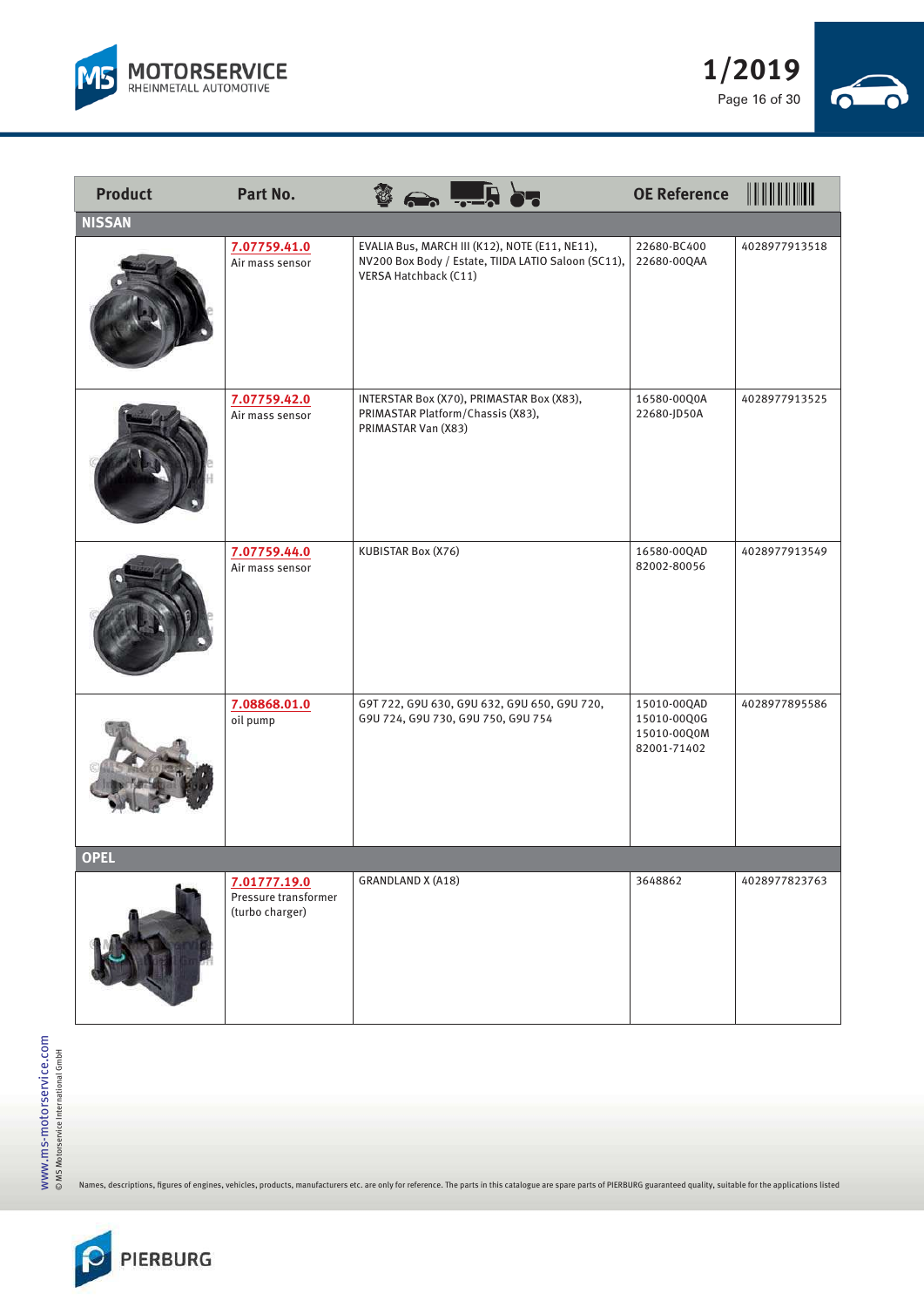



| <b>Product</b>   | Part No.                                                       |                                                                                                                                                                                                                                                                                                                                                                                                                                                                    | <b>OE Reference</b>                                | <b>II II II II III</b> II |
|------------------|----------------------------------------------------------------|--------------------------------------------------------------------------------------------------------------------------------------------------------------------------------------------------------------------------------------------------------------------------------------------------------------------------------------------------------------------------------------------------------------------------------------------------------------------|----------------------------------------------------|---------------------------|
| <b>OPEL</b>      |                                                                |                                                                                                                                                                                                                                                                                                                                                                                                                                                                    |                                                    |                           |
|                  | 7.02256.43.0<br>Electric switchover<br>valve (intake manifold) | ASTRA A+ Saloon (A04), ASTRA H (A04),<br>ASTRA H Estate (A04), ASTRA H GTC (A04),<br>ASTRA H TwinTop (A04), ASTRA J Coupe,<br>ASTRA J (P10), ASTRA J Saloon,<br>ASTRA J Sports Tourer (P10), CORSA D (S07),<br>INSIGNIA A (G09), INSIGNIA A Saloon (G09),<br>INSIGNIA A Sports Tourer (G09), MERIVA B MPV (S10),<br>MOKKA / MOKKA X (J13), SIGNUM Hatchback (Z03),<br>VECTRA C Estate (Z02), VECTRA C GTS (Z02),<br>VECTRA C (Z02), ZAFIRA B (A05), ZAFIRA C (P12) | 55561101<br>58 07 482<br>8 17 18 6<br>93185739     | 4028977899317             |
|                  | 7.03206.23.0<br>Swirl flap actuator                            | ASTRA J Coupe, ASTRA J (P10), ASTRA J Saloon,<br>ASTRA J Sports Tourer (P10),<br>INSIGNIA B Grand Sport (Z18),<br>INSIGNIA B Sports Tourer (Z18), MERIVA B MPV (S10),<br>MOKKA / MOKKA X (J13)                                                                                                                                                                                                                                                                     | 55494599<br>55498492<br>55569989<br>55569991       | 4028977905346             |
|                  | 7.07759.47.0<br>Air mass sensor                                | ASTRA J Coupe, ASTRA J (P10), ASTRA J Saloon,<br>ASTRA J Sports Tourer (P10), CORSA D (S07),<br>CORSA D Van (S07), MERIVA B MPV (S10)                                                                                                                                                                                                                                                                                                                              | 13262124<br>55561912<br>8 3 6 4 5 6<br>8 3 6 6 5 5 | 4028977913570             |
|                  | 7.08369.46.0<br>exhaust temperature<br>sensor                  | ASTRA J (P10), ASTRA J Saloon, CORSA D (S07),<br>CORSA D Van (S07), MERIVA B MPV (S10)                                                                                                                                                                                                                                                                                                                                                                             | 55564977<br>8 5 5 4 5 7                            | 4028977911712             |
| O MS MARY ervise | 7.08369.49.0<br>exhaust temperature<br>sensor                  | ASTRA A+ Saloon (A04), ASTRA H (A04),<br>ASTRA H Estate (A04), ASTRA H GTC (A04),<br>ASTRA H Van (L70), CORSA D (S07),<br>MERIVA A MPV (X03), ZAFIRA B (A05)                                                                                                                                                                                                                                                                                                       | 0855438<br>55562433                                | 4028977911774             |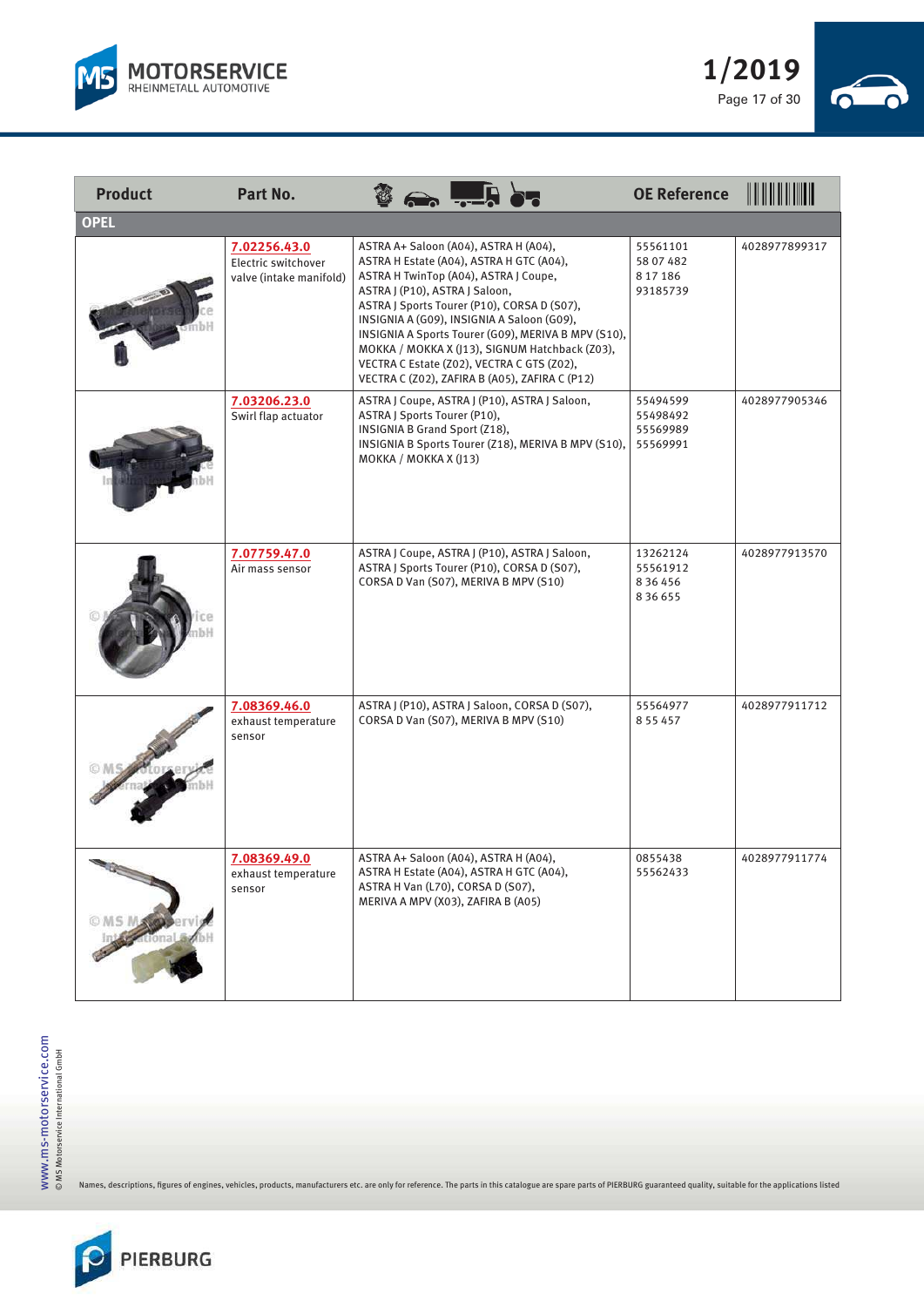



| <b>Product</b>                  | <b>Part No.</b>                                         | $\leftrightarrow$ $\frac{1}{2}$ $\leftrightarrow$                                                                                     | <b>OE Reference</b>                                                                           |               |
|---------------------------------|---------------------------------------------------------|---------------------------------------------------------------------------------------------------------------------------------------|-----------------------------------------------------------------------------------------------|---------------|
| <b>OPEL</b>                     |                                                         |                                                                                                                                       |                                                                                               |               |
| © MS Moto sery<br>ce<br>Interna | 7.08369.54.0<br>exhaust temperature<br>sensor           | ANTARA (L07)                                                                                                                          | 25183662                                                                                      | 4028977911859 |
|                                 | 7.08369.67.0<br>exhaust temperature<br>sensor           | CORSA D (S07), CORSA D Van (S07)                                                                                                      | 0855518                                                                                       | 4028977912139 |
| © MS Mot<br>int                 | 7.08369.70.0<br>exhaust temperature<br>sensor           | ANTARA (LO7)                                                                                                                          | 4803539<br>4818661                                                                            | 4028977912177 |
|                                 | 7.08868.01.0<br>oil pump                                | G9MB6, G9T 720, G9T 722, G9T 750, G9U 630,<br>G9U 632, G9U 650, G9U 720, G9U 724, G9U 730,<br>G9U 750, G9U 754                        | 44 01 472<br>44 32 962<br>44333970<br>45 06 035<br>9109472<br>9201419<br>93198011<br>93198230 | 4028977895586 |
| <b>PEUGEOT</b>                  |                                                         |                                                                                                                                       |                                                                                               |               |
|                                 | 7.01777.19.0<br>Pressure transformer<br>(turbo charger) | RCZ, 208 (CA_, CC_), 3008 MPV (0U_),<br>3008 SUV (M_), 308 CC (4B_), 308 II, 308 (4A_, 4C_),<br>5008 II, 5008 (0U_, 0E_), 508 I (8D_) | 1922 V8                                                                                       | 4028977823763 |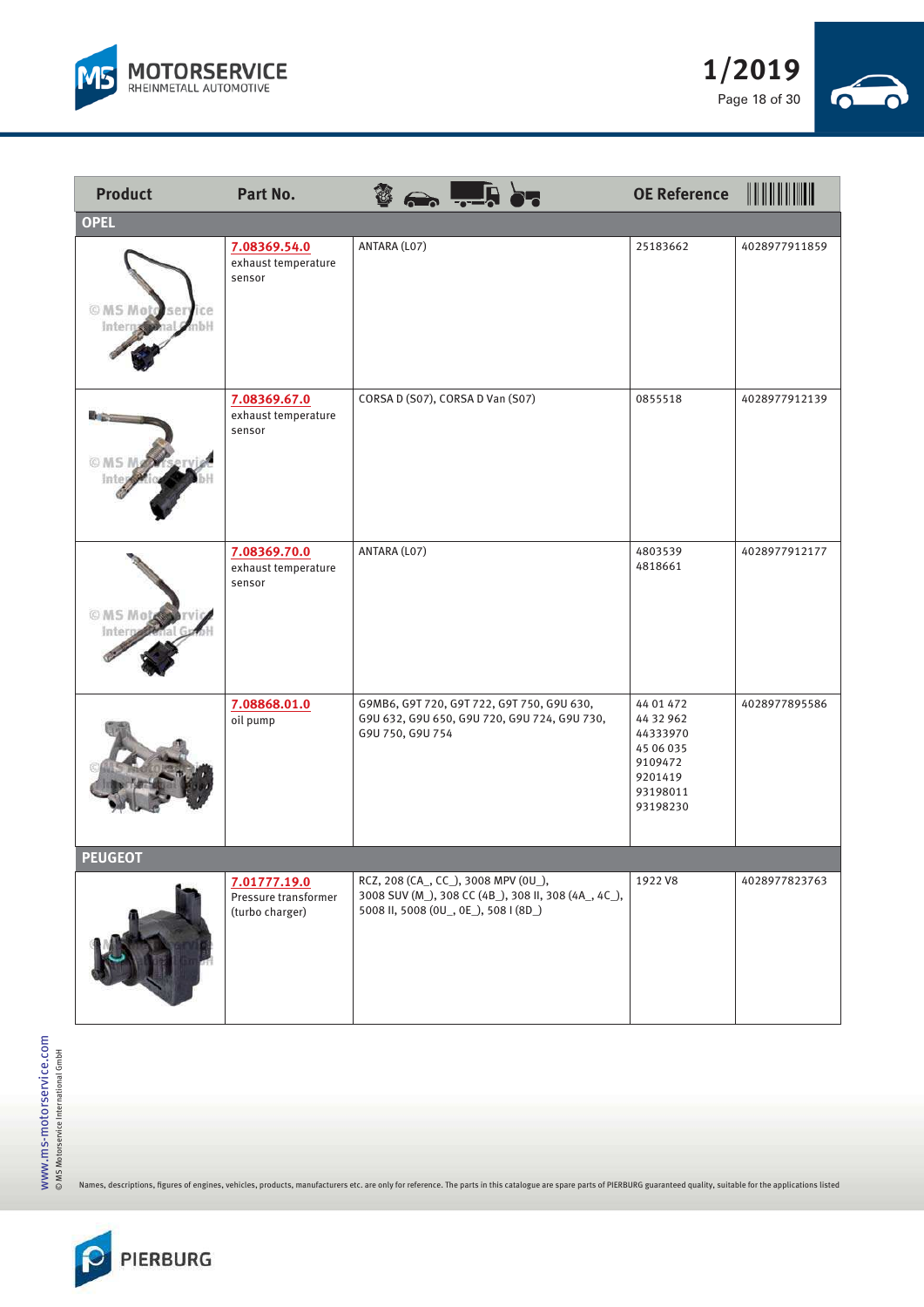



| <b>Product</b>                                  | Part No.                                              | $\Rightarrow$ with $\frac{1}{2}$                                                                                                                                                                                                                                                                                                                                                                                                                                                                                                                                                                                  | <b>OE Reference</b>                             | <u> III III III IIII III</u> |
|-------------------------------------------------|-------------------------------------------------------|-------------------------------------------------------------------------------------------------------------------------------------------------------------------------------------------------------------------------------------------------------------------------------------------------------------------------------------------------------------------------------------------------------------------------------------------------------------------------------------------------------------------------------------------------------------------------------------------------------------------|-------------------------------------------------|------------------------------|
| <b>PEUGEOT</b>                                  |                                                       |                                                                                                                                                                                                                                                                                                                                                                                                                                                                                                                                                                                                                   |                                                 |                              |
|                                                 | 7.09730.00.0<br><b>EGR</b> cooler                     | EXPERT Box (VF3A_, VF3U_, VF3X_), EXPERT Platform/<br>Chassis, EXPERT Tepee (VF3X), 307 CC (3B),<br>307 Estate (3E), 307 SW (3H), 307 (3A/C),<br>308 CC (4B_), 308 SW Estate (4E_, 4H_),<br>308 (4A_, 4C_), 407 Coupe (6C_), 407 Saloon (6D_),<br>407 SW (6E_), 607 Saloon (9D, 9U), 807 (E)                                                                                                                                                                                                                                                                                                                      | 161835                                          | 4028977913419                |
| onal GmbH                                       | 7.09730.01.0<br><b>EGR</b> cooler                     | EXPERT Platform/Chassis (223), EXPERT Van (222),<br>EXPERT (224_), PARTNER ORIGIN Box (5),<br>PARTNER ORIGIN Combispace (5F), 406 Estate (8E/F),<br>406 Saloon (8B), 607 Saloon (9D, 9U)                                                                                                                                                                                                                                                                                                                                                                                                                          | 1628 KC                                         | 4028977913426                |
| <b>RENAULT</b>                                  |                                                       |                                                                                                                                                                                                                                                                                                                                                                                                                                                                                                                                                                                                                   |                                                 |                              |
| © MS <b>Moto</b> rservice<br>International GmbH | 7.06117.39.0<br>control valve, camshaft<br>adjustment | CLIO Sportour (KRO/1_), EURO CLIO III (BRO/1, CRO/<br>1), FLUENCE (L3), GRAN TOUR III Grandtour (KZ0/1),<br>GRAND SCÉNIC II (JMO/1_), GRAND SCÉNIC III (JZO/<br>1), LAGUNA II (BG0/1),<br>LAGUNA II Sport Tourer (KGO/1_), LAGUNA III (BTO/1),<br>LAGUNA III Sport Tourer (KTO/1), MEGANE CC (EZO/<br>1), MEGANE II (BMO/1, CMO/1),<br>MEGANE II Coupé-Cabriolet (EM0/1),<br>MEGANE II Grandtour (KM0/1_),<br>MEGANE II Saloon (LMO/1_), MEGANE III Coupe (DZO/<br>1_), MEGANE III Hatchback (BZ0/1_), MODUS /<br>GRAND MODUS (F/JPO_), SCÉNIC II (JMO/1_),<br>SCÉNIC III (JZO/1_), TWINGO II (CNO_), WIND (E4M_) | 82 00 240 058<br>82 00 413 185<br>82 00 823 650 | 4028977913167                |
|                                                 | 7.07759.41.0<br>Air mass sensor                       | CLIO III Box (SB_, SR_), CLIO Sportour (KRO/1_),<br>EURO CLIO III (BRO/1, CRO/1), LAGUNA III (BTO/1),<br>LAGUNA III Sport Tourer (KT0/1), MODUS /<br>GRAND MODUS (F/JP0_)                                                                                                                                                                                                                                                                                                                                                                                                                                         | 82 00 299 956<br>82 00 358 901                  | 4028977913518                |
|                                                 | 7.07759.42.0<br>Air mass sensor                       | GRAND SCÉNIC II (JMO/1_), KANGOO /<br>GRAND KANGOO (KWO/1_), KANGOO BE BOP (KWO/<br>1), KANGOO Express (FWO/1), MASTER II Bus (JD),<br>MASTER II Platform/Chassis (ED/HD/UD),<br>MASTER II Van (FD), MEGANE II (BMO/1, CMO/1),<br>MEGANE II Box Body / Estate (KM_),<br>MEGANE II Coupé-Cabriolet (EM0/1),<br>MEGANE II Grandtour (KM0/1_),<br>MEGANE II Hatchback Van (KMO/2),<br>MEGANE II Saloon (LMO/1_), SCENIC II (JMO/1_),<br>TRAFIC Box (FL), TRAFIC II Bus (JL), TRAFIC II Rodeo (EL)                                                                                                                    | 82 00 280 060                                   | 4028977913525                |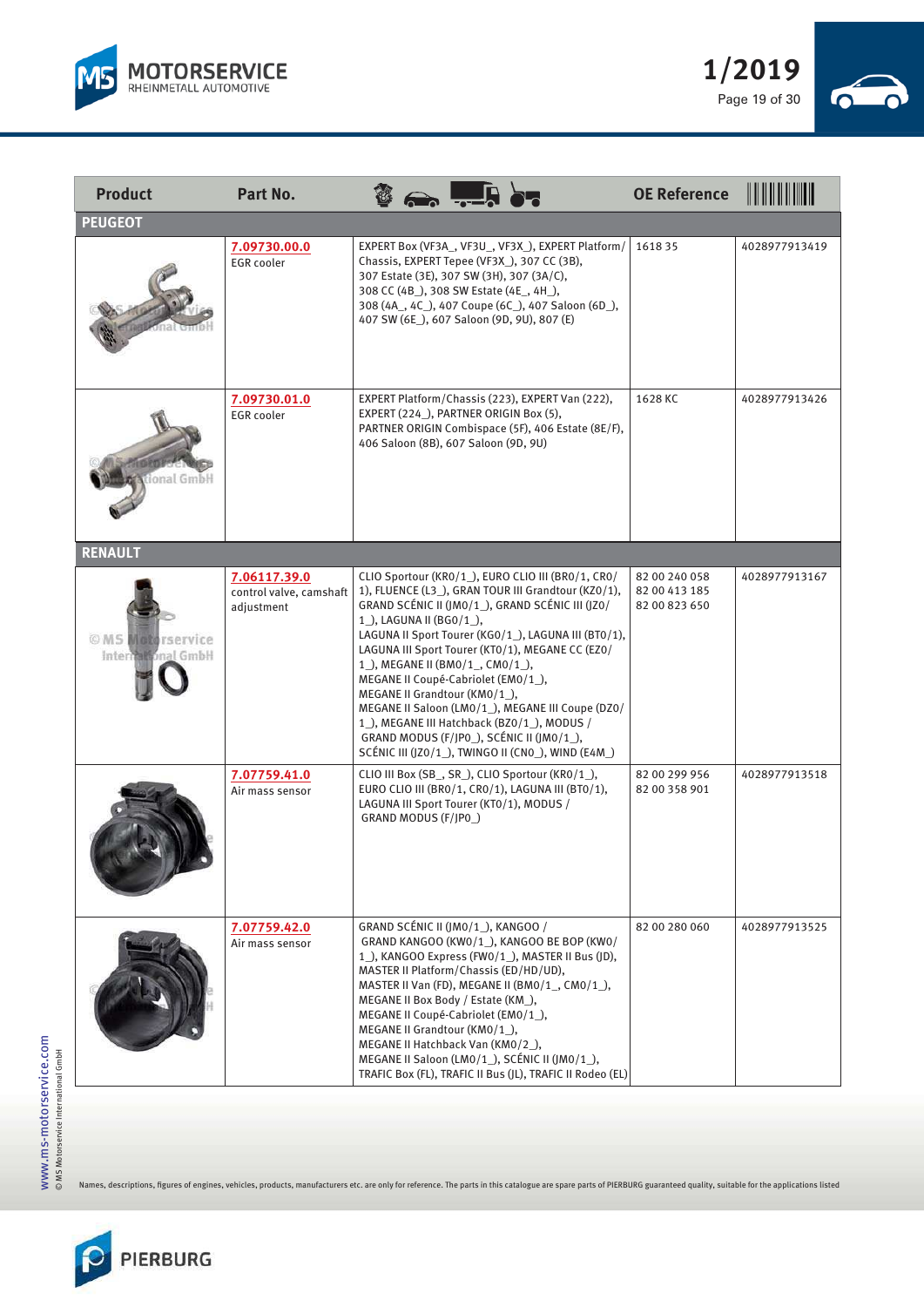



| <b>Product</b> | Part No.                                        |                                                                                                                                                                                                                                                                              | <b>OE Reference</b>                                              | <u>HII HII HII HII HII </u> |
|----------------|-------------------------------------------------|------------------------------------------------------------------------------------------------------------------------------------------------------------------------------------------------------------------------------------------------------------------------------|------------------------------------------------------------------|-----------------------------|
| <b>RENAULT</b> |                                                 |                                                                                                                                                                                                                                                                              |                                                                  |                             |
|                | 7.07759.44.0<br>Air mass sensor                 | CLIO I (LB_), CLIO II Box (SB0/1/2_),<br>CLIO Mk II (BB_, CB_), KANGOO (KCO/1_),<br>KANGOO Rapid (FCO/1_), LOGAN EXPRESS (US_),<br>SYMBOL II (LU1/2), TONDAR 90 I Estate (KS),<br>TONDAR 90 I (LS_), TWINGO II (CNO_)                                                        | 82 00 280 056                                                    | 4028977913549               |
|                | 7.08868.01.0<br>oil pump                        | G8T 706, G8T 714, G8T 716, G8T 740, G8T 752,<br>G8T 760, G8T 790, G8T 794, G9T 642, G9T 710,<br>G9T 722, G9T 750, G9U 630, G9U 632, G9U 650,<br>G9U 720, G9U 724, G9U 730, G9U 750, G9U 754                                                                                  | 77 01 705 320<br>82 00 171 402<br>82 00 591 124<br>82 00 741 642 | 4028977895586               |
| <b>SEAT</b>    |                                                 |                                                                                                                                                                                                                                                                              |                                                                  |                             |
|                | 7.06032.27.0<br>High-pressure pump              | ARONA (KJ7), ATECA (KH7),<br>IBIZA Mk IV SPORTCOUPE (6J1, 6P5),<br>IBIZA Mk IV ST (6J8, 6P8), IBIZA Mk IV (6J5, 6P1),<br>IBIZA Mk V (KJ1), LEON Box Body / Hatchback (5F1),<br>LEON SC (5F5), LEON ST Box Body / Estate (5F8),<br>LEON ST (5F8), LEON (5F1), TOLEDO IV (KG3) | 04E 127 026BB<br>04E 127 026BG<br>04E 127 026BH<br>04E 127 026L  | 4028977912610               |
|                | 7.06740.12.0<br>Water pump auxiliary<br>cooling | ALHAMBRA (710, 711), ALTEA XL (5P5, 5P8),<br>ALTEA (5P1), EXEO ST (3R5), EXEO (3R2), LEON (1P1)                                                                                                                                                                              | 5N0 965 561 A                                                    | 4028977912214               |
|                | 7.07759.46.0<br>Air mass sensor                 | ALTEA XL (5P5, 5P8), ALTEA (5P1),<br>IBIZA Mk IV SPORTCOUPE (6J1, 6P5),<br>IBIZA Mk IV ST (6J8, 6P8), IBIZA Mk IV (6J5, 6P1),<br>LEON (1P1), TOLEDO IV (KG3)                                                                                                                 | 03L 906 461                                                      | 4028977913563               |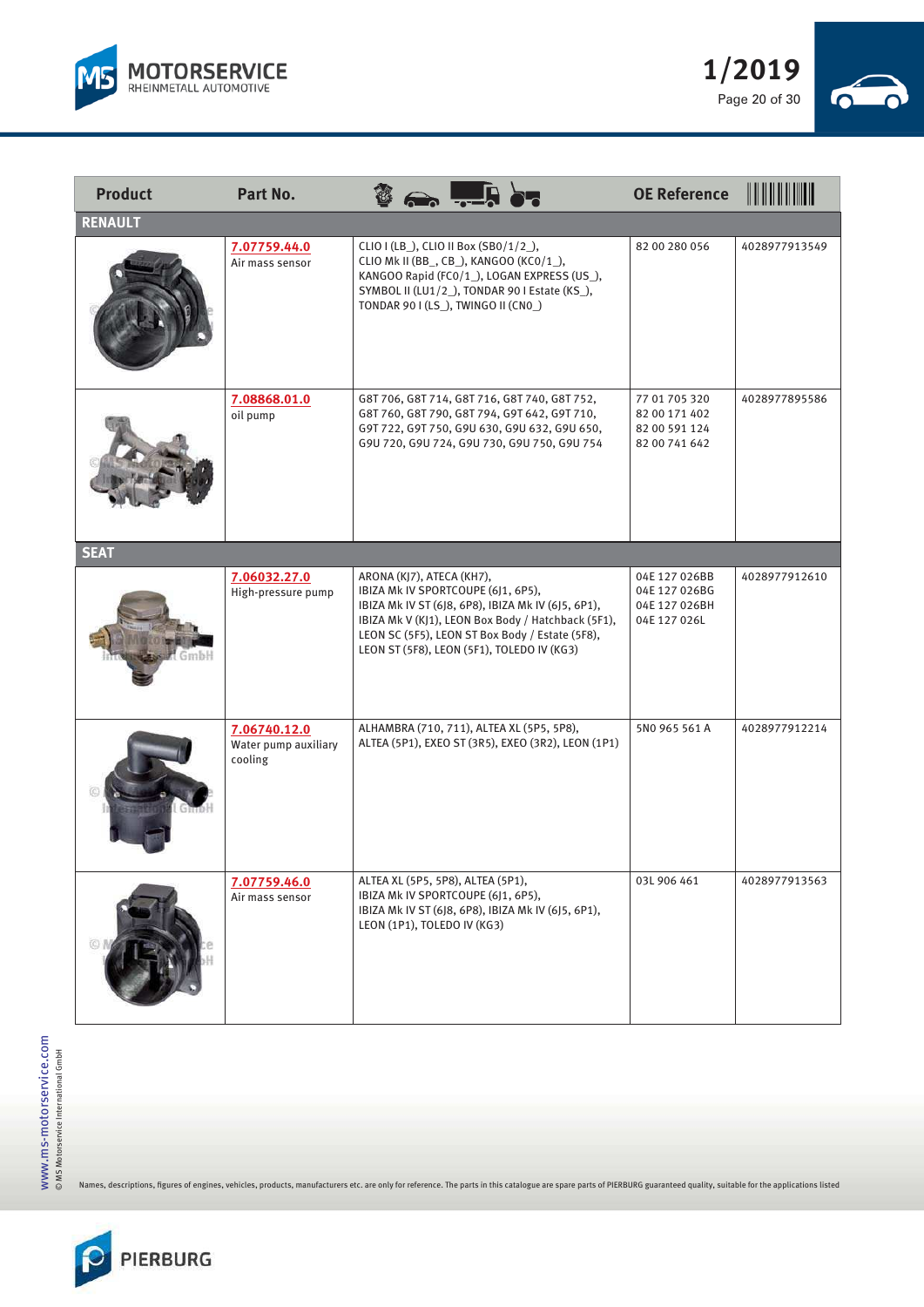



| <b>Product</b>        | Part No.                                      |                        | $\leftrightarrow$ $\frac{1}{2}$ or                                                           | <b>OE Reference</b>                                                                                                       | <u> IIII IIII III</u> |
|-----------------------|-----------------------------------------------|------------------------|----------------------------------------------------------------------------------------------|---------------------------------------------------------------------------------------------------------------------------|-----------------------|
| <b>SEAT</b>           |                                               |                        |                                                                                              |                                                                                                                           |                       |
| O MS Motos<br>Interna | 7.08369.50.0<br>exhaust temperature<br>sensor |                        | IBIZA Mk IV SPORTCOUPE (6J1, 6P5),<br>IBIZA Mk IV ST (6J8, 6P8), IBIZA Mk IV (6J5, 6P1)      | 03P 906 088 C<br>03P 906 088 E                                                                                            | 4028977911804         |
| Inte                  | 7.08369.53.0<br>exhaust temperature<br>sensor | IBIZA Mk IV (6J5, 6P1) | CORDOBA Saloon (6L2), IBIZA Mk III (6L1),<br>IBIZA Mk IV SPORTCOUPE (6J1, 6P5),              | 03G 906 088 AC                                                                                                            | 4028977911842         |
|                       | 7.09720.00.0<br><b>EGR</b> cooler             |                        | ALHAMBRA (710, 711), ALTEA XL (5P5, 5P8),<br>ALTEA (5P1), IBIZA Mk IV (6J5, 6P1), LEON (1P1) | 03L 131 512 AT<br>03L 131 512 BJ<br>03L 131 512 BL<br>03L 131 512 CF<br>03L 131 512 CH<br>03L 131 512 DQ                  | 4028977913389         |
|                       | 7.09720.01.0<br><b>EGR</b> cooler             | TOLEDO IV (KG3)        | IBIZA Mk IV SPORTCOUPE (6J1, 6P5),<br>IBIZA Mk IV ST (6J8, 6P8), IBIZA Mk IV (6J5, 6P1),     | 03L 131 512 AN<br>03L 131 512 AS<br>03L 131 512 BH<br>03L 131 512 CE<br>03L 131 512 CG<br>03L 131 512 DP<br>03L 131 512 M | 4028977913396         |
|                       | 7.09720.02.0<br>EGR cooler                    |                        | IBIZA Mk IV SPORTCOUPE (6J1, 6P5),<br>IBIZA Mk IV ST (6J8, 6P8), IBIZA Mk IV (6J5, 6P1)      | 03P 131 512 B<br>03P 131 512 C<br>03P 131 512 D<br>03P 131 512 E                                                          | 4028977913433         |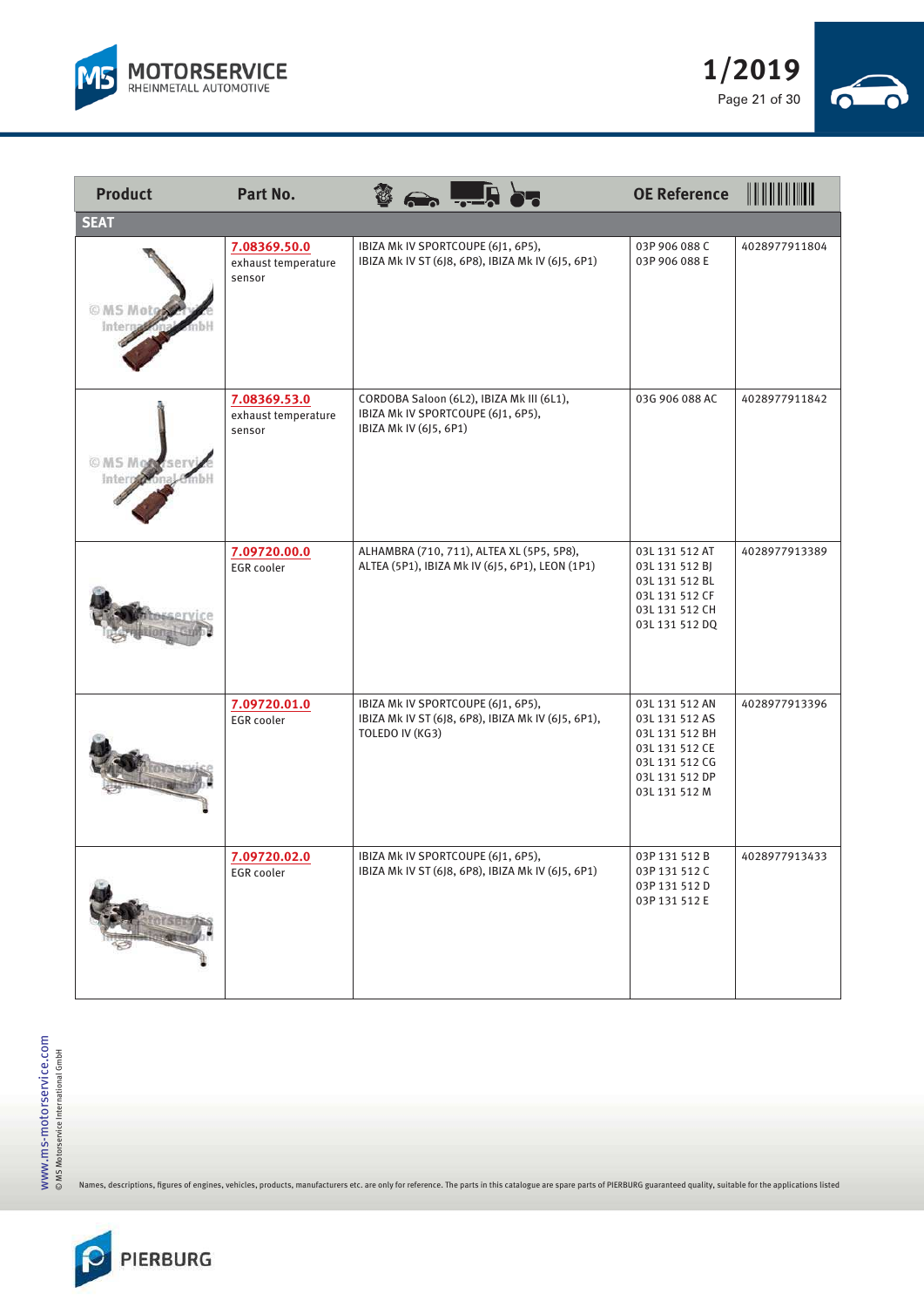



| <b>Product</b> | Part No.                                        |                                                                                                                                                                                                                                             | <b>OE Reference</b>                                             |               |
|----------------|-------------------------------------------------|---------------------------------------------------------------------------------------------------------------------------------------------------------------------------------------------------------------------------------------------|-----------------------------------------------------------------|---------------|
| <b>SKODA</b>   |                                                 |                                                                                                                                                                                                                                             |                                                                 |               |
|                | 7.06032.26.0<br>High-pressure pump              | OCTAVIA III Combi (5E5), OCTAVIA III (5E3, NL3, NR3),<br>SUPERB III Estate (3V5), SUPERB III (3V3)                                                                                                                                          | 06L 127 027<br>06L 127 027A<br>06L 127 027B                     | 4028977912597 |
|                | 7.06032.27.0<br>High-pressure pump              | FABIA III Estate (NJ5), FABIA III (NJ3), KAROQ (NU7),<br>OCTAVIA III Combi (5E5), OCTAVIA III (5E3, NL3, NR3),<br>RAPID (NH3), RAPID Spaceback (NH1)                                                                                        | 04E 127 026BB<br>04E 127 026BG<br>04E 127 026BH<br>04E 127 026L | 4028977912610 |
|                | 7.06740.12.0<br>Water pump auxiliary<br>cooling | LAURA II (1Z3), OCTAVIA II Combi (1Z5),<br>SUPERB II Estate (3T5), SUPERB II (3T4), YETI (5L)                                                                                                                                               | 5N0 965 561 A                                                   | 4028977912214 |
|                | 7.07759.46.0<br>Air mass sensor                 | FABIA II Combi (5J, 545), FABIA II (5J, 542),<br>LAURA II (1Z3), OCTAVIA II Combi (1Z5), RAPID (NA2),<br>RAPID (NH3), RAPID Spaceback (NH1),<br>ROOMSTER Praktik (5J), ROOMSTER (5J),<br>SUPERB II Estate (3T5), SUPERB II (3T4), YETI (5L) | 03L 906 461                                                     | 4028977913563 |
| © MS Mol       | 7.08369.50.0<br>exhaust temperature<br>sensor   | FABIA II Combi (5J, 545), FABIA II (5J, 542),<br>ROOMSTER Praktik (5J), ROOMSTER (5J)                                                                                                                                                       | 03P 906 088 C<br>03P 906 088 E                                  | 4028977911804 |

 $\overline{\phantom{a}}$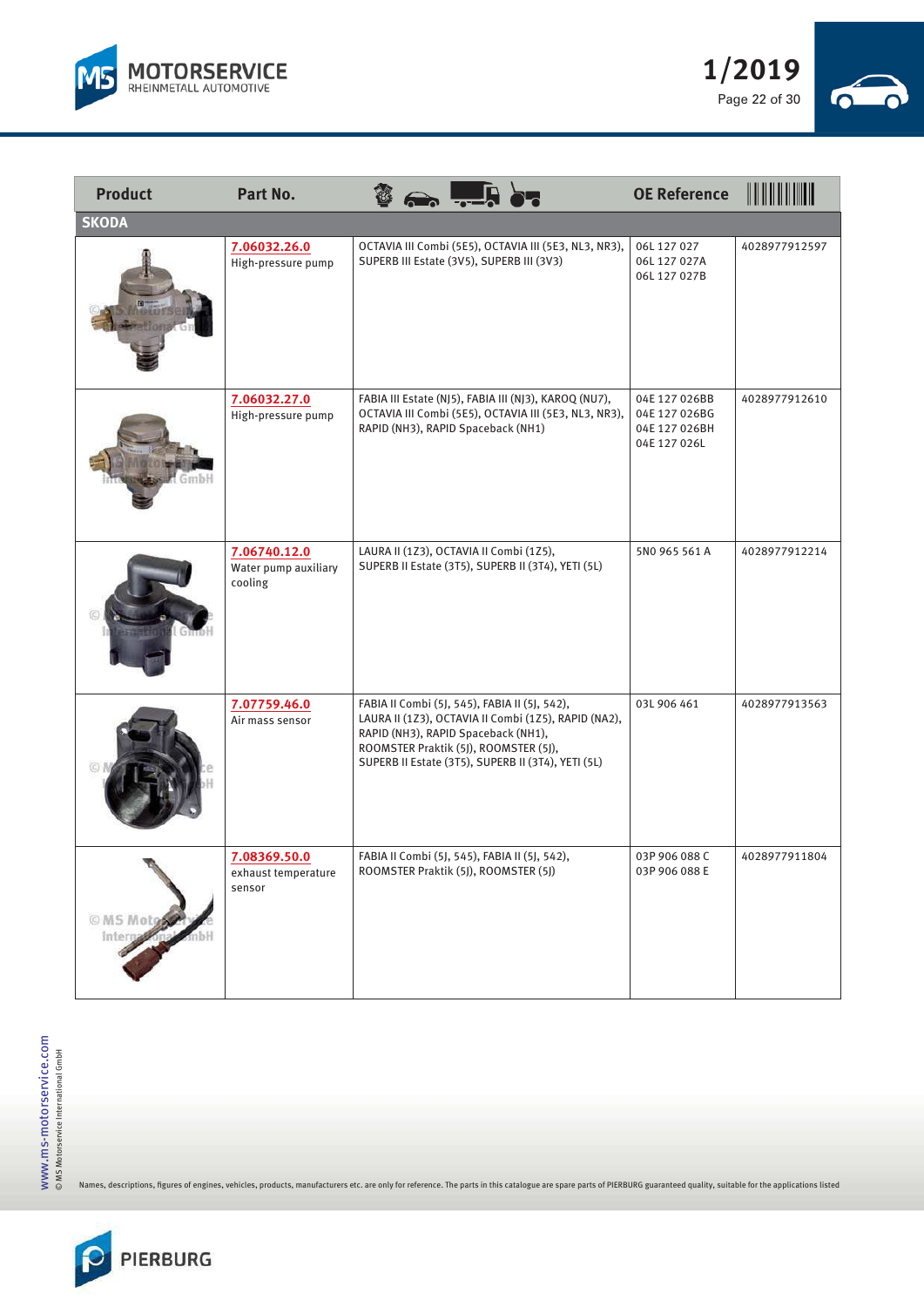



| <b>Product</b>      | Part No.                                      |                       |                                                                                                                                                   | <b>OE Reference</b>                                                                                                       |               |
|---------------------|-----------------------------------------------|-----------------------|---------------------------------------------------------------------------------------------------------------------------------------------------|---------------------------------------------------------------------------------------------------------------------------|---------------|
| <b>SKODA</b>        |                                               |                       |                                                                                                                                                   |                                                                                                                           |               |
| © MS Mo             | 7.08369.53.0<br>exhaust temperature<br>sensor |                       | FABIA II Combi (5J, 545), FABIA II (5J, 542),<br>ROOMSTER Praktik (5J), ROOMSTER (5J)                                                             | 03G 906 088 AC                                                                                                            | 4028977911842 |
| © MS Motg<br>Interr | 7.08369.72.0<br>exhaust temperature<br>sensor | SUPERB I Saloon (3U4) |                                                                                                                                                   |                                                                                                                           | 4028977912191 |
|                     | 7.09720.00.0<br><b>EGR</b> cooler             |                       | LAURA II (1Z3), OCTAVIA II Combi (1Z5), RAPID (NA2),<br>RAPID (NH3), RAPID Spaceback (NH1),<br>SUPERB II Estate (3T5), SUPERB II (3T4), YETI (5L) | 03L 131 512 AP<br>03L 131 512 AT<br>03L 131 512 BJ<br>03L 131 512 CF<br>03L 131 512 DQ                                    | 4028977913389 |
|                     | 7.09720.01.0<br>EGR cooler                    |                       | FABIA II Combi (5J, 545), FABIA II (5J, 542),<br>RAPID (NA2), RAPID (NH3), RAPID Spaceback (NH1),<br>ROOMSTER Praktik (5J), ROOMSTER (5J)         | 03L 131 512 AN<br>03L 131 512 AS<br>03L 131 512 BH<br>03L 131 512 CE<br>03L 131 512 CG<br>03L 131 512 DP<br>03L 131 512 M | 4028977913396 |
|                     | 7.09720.02.0<br><b>EGR</b> cooler             |                       | FABIA II Combi (5J, 545), FABIA II (5J, 542),<br>ROOMSTER Praktik (5J), ROOMSTER (5J)                                                             | 03P 131 512 B<br>03P 131 512 C<br>03P 131 512 D<br>03P 131 512 E                                                          | 4028977913433 |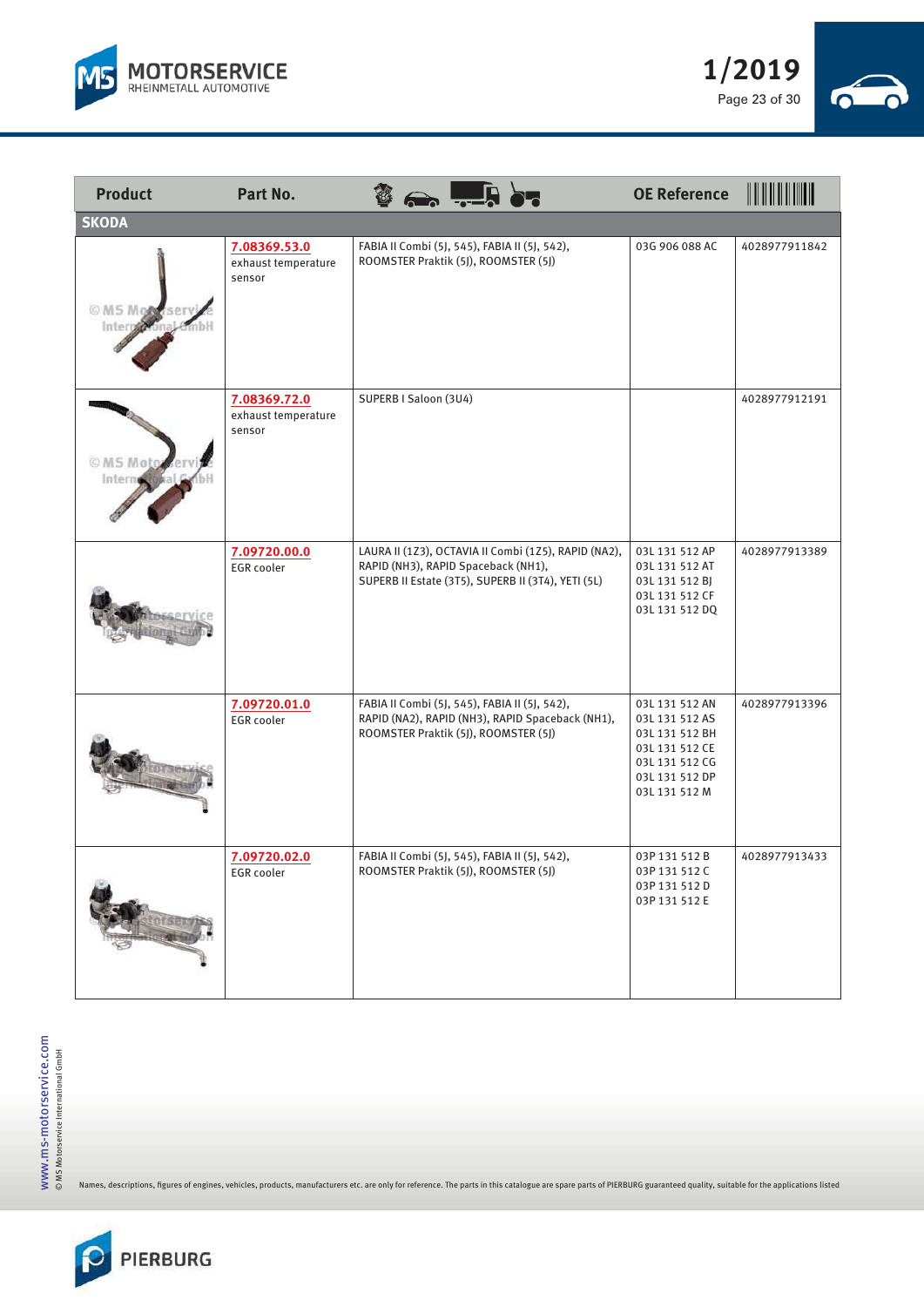



| <b>Product</b>    | Part No.                                                       |                                                                                                                                                                                                                                                                                                                                                                                                                                                                                                                                                                                                    | <b>OE Reference</b>                            | <b>IIIIIIIIIIIIII</b> |
|-------------------|----------------------------------------------------------------|----------------------------------------------------------------------------------------------------------------------------------------------------------------------------------------------------------------------------------------------------------------------------------------------------------------------------------------------------------------------------------------------------------------------------------------------------------------------------------------------------------------------------------------------------------------------------------------------------|------------------------------------------------|-----------------------|
| <b>SUZUKI</b>     |                                                                |                                                                                                                                                                                                                                                                                                                                                                                                                                                                                                                                                                                                    |                                                |                       |
|                   | 7.07759.42.0<br>Air mass sensor                                | <b>JIMNY Hardtop (SN)</b>                                                                                                                                                                                                                                                                                                                                                                                                                                                                                                                                                                          | 13800-84A50-000                                | 4028977913525         |
| <b>VAUXHALL</b>   |                                                                |                                                                                                                                                                                                                                                                                                                                                                                                                                                                                                                                                                                                    |                                                |                       |
|                   | 7.02256.43.0<br>Electric switchover<br>valve (intake manifold) | ASTRA Mk V (H) (A04), ASTRA Mk V (H) Estate (A04),<br>ASTRA Mk V (H) Sport Hatch (A04),<br>ASTRA Mk V (H) TwinTop (A04),<br>ASTRA Mk VI (J) Estate (P10),<br>ASTRA Mk VI (I) GTC (P10), ASTRA Mk VI (I) (P10),<br>ASTRA Mk VI (J) Saloon (P10), CORSA Mk III (D) (S07),<br>INSIGNIA Mk I (A) Hatchback (G09),<br>INSIGNIA Mk I (A) Saloon (G09),<br>INSIGNIA Mk I (A) Sports Tourer (G09),<br>MERIVA Mk II (B) (S10), MOKKA / MOKKA X (J13),<br>SIGNUM (Z03), VECTRA Mk II (C) Estate (Z02),<br>VECTRA Mk II (C) GTS (Z02), VECTRA Mk II (C) (Z02),<br>ZAFIRA Mk II (B) (A05), ZAFIRA Mk III (P12) | 55561101<br>58 07 482<br>8 17 18 6<br>93185739 | 4028977899317         |
|                   | 7.03206.23.0<br>Swirl flap actuator                            | ASTRA Mk VI (J) Estate (P10),<br>ASTRA Mk VI (J) GTC (P10), ASTRA Mk VI (J) (P10),<br>INSIGNIA Mk II (B) Hatchback (Z18),<br>INSIGNIA Mk II (B) Sports Tourer (Z18),<br>MERIVA Mk II (B) (S10), MOKKA / MOKKA X (J13)                                                                                                                                                                                                                                                                                                                                                                              | 55494599<br>55498492<br>55569989<br>55569991   | 4028977905346         |
|                   | 7.08369.46.0<br>exhaust temperature<br>sensor                  | ASTRA Mk VI (J) (P10), ASTRA Mk VI (J) Saloon (P10),<br>CORSA Mk III (D) (S07), CORSAVAN Mk III (D) (S07),<br>MERIVA Mk II (B) (S10)                                                                                                                                                                                                                                                                                                                                                                                                                                                               | 0855457<br>55564977                            | 4028977911712         |
| <b>All Andrew</b> | 7.08369.49.0<br>exhaust temperature<br>sensor                  | ASTRA Mk V (H) (A04), ASTRA Mk V (H) Estate (A04),<br>ASTRA Mk V (H) Sport Hatch (A04),<br>CORSA Mk III (D) (S07), MERIVA Mk I (A) (X03),<br>ZAFIRA Mk II (B) (A05)                                                                                                                                                                                                                                                                                                                                                                                                                                |                                                | 4028977911774         |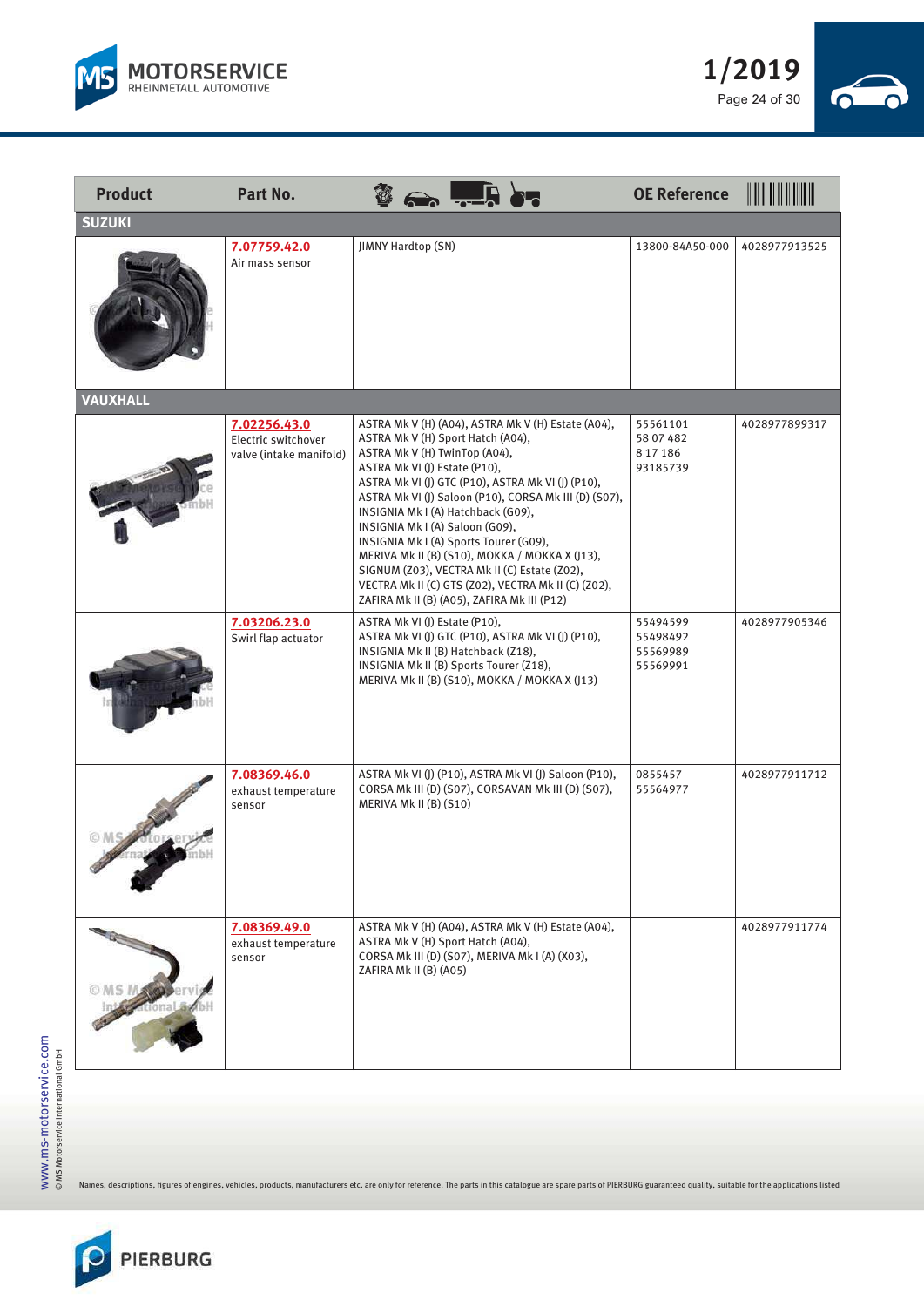



| <b>Product</b>     | Part No.                                      | $\leftrightarrow$ $\frac{1}{2}$ or                                                                      | <b>OE Reference</b>                                                                             |               |
|--------------------|-----------------------------------------------|---------------------------------------------------------------------------------------------------------|-------------------------------------------------------------------------------------------------|---------------|
| <b>VAUXHALL</b>    |                                               |                                                                                                         |                                                                                                 |               |
| O MS Mote<br>Inter | 7.08369.70.0<br>exhaust temperature<br>sensor | ANTARA (L07)                                                                                            |                                                                                                 | 4028977912177 |
|                    | 7.08868.01.0<br>oil pump                      | G9T 720, G9T 722, G9T 750, G9U 630, G9U 632,<br>G9U 650, G9U 720, G9U 724, G9U 730, G9U 750,<br>G9U 754 | 44 01 472<br>44 32 962<br>44 33 3970<br>45 06 035<br>9109472<br>9201419<br>93198011<br>93198230 | 4028977895586 |
| <b>VOLKSWAGEN</b>  |                                               |                                                                                                         |                                                                                                 |               |
| mbH                | 7.06032.23.0<br>High-pressure pump            | TOUAREG (7LA, 7L6, 7L7)                                                                                 | 079 127 025AB<br>079 127 025AF<br>079 127 025C                                                  | 4028977912535 |
| intern:            | 7.06032.24.0<br>High-pressure pump            | TOUAREG (7LA, 7L6, 7L7)                                                                                 | 079 127 026AB<br>079 127 026C                                                                   | 4028977912542 |
| 国"                 | 7.06032.26.0<br>High-pressure pump            | ARTEON (3H7), GOLF VII (5G1, BQ1, BE1, BE2)                                                             | 06L 127 027<br>06L 127 027A<br>06L 127 027B                                                     | 4028977912597 |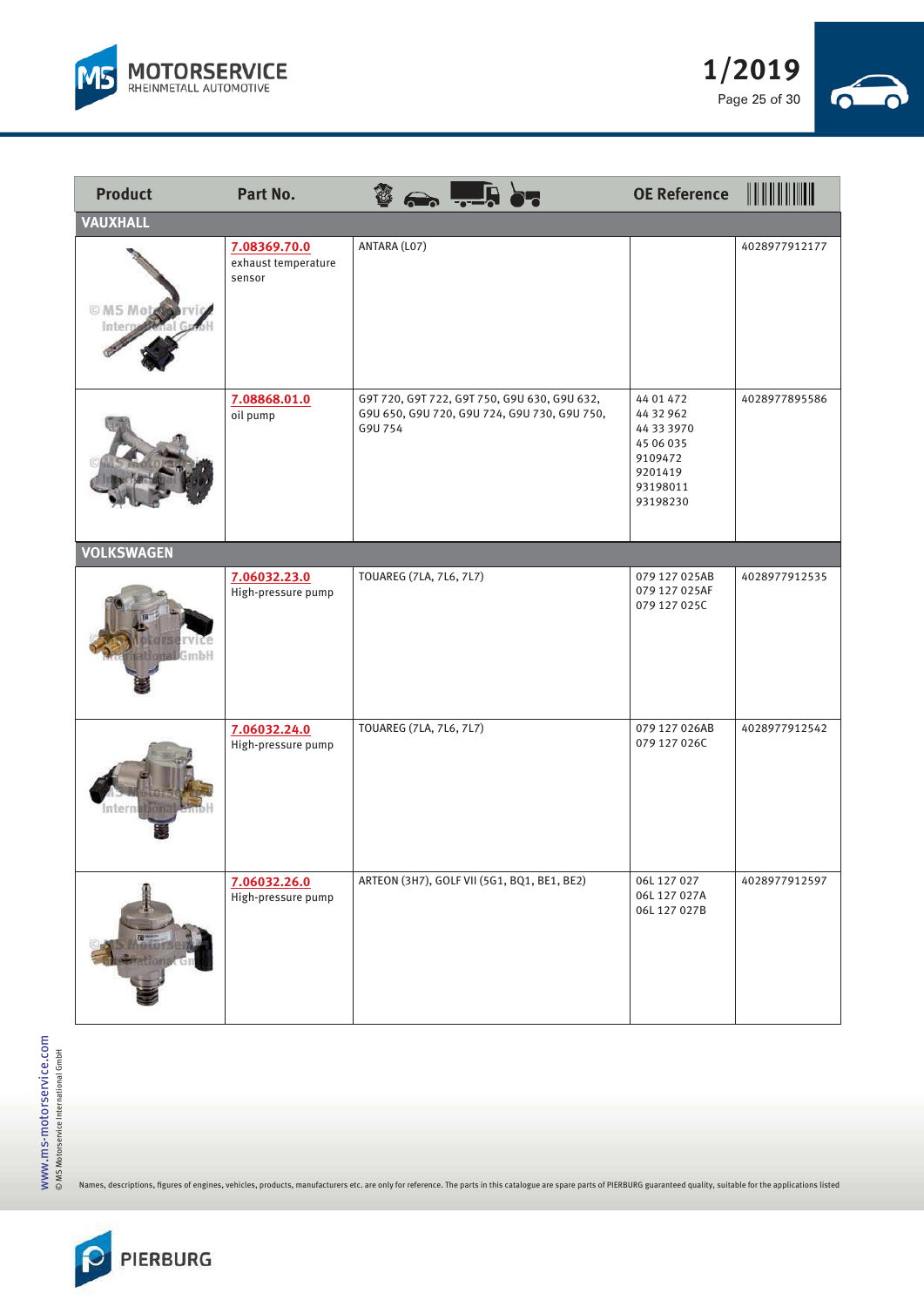



| <b>Product</b>    | Part No.                                        |                                                                                                                                                                                                                                                                                                                                                                                                                                                                                                                                                                                                                                                                                   | <b>OE Reference</b>                                             | II III III IIII III |
|-------------------|-------------------------------------------------|-----------------------------------------------------------------------------------------------------------------------------------------------------------------------------------------------------------------------------------------------------------------------------------------------------------------------------------------------------------------------------------------------------------------------------------------------------------------------------------------------------------------------------------------------------------------------------------------------------------------------------------------------------------------------------------|-----------------------------------------------------------------|---------------------|
| <b>VOLKSWAGEN</b> |                                                 |                                                                                                                                                                                                                                                                                                                                                                                                                                                                                                                                                                                                                                                                                   |                                                                 |                     |
|                   | 7.06032.27.0<br>High-pressure pump              | CADDY ALLTRACK Box (SAA),<br>CADDY ALLTRACK Estate (SAB),<br>CADDY IV Box (SAA, SAH), CADDY IV Estate (SAB, SAJ),<br>GOLF SPORTSVAN (AM1), GOLF VII Estate (BA5, BV5),<br>GOLF VII (5G1, BQ1, BE1, BE2), POLO (AW1, BZ1),<br>POLO CityVan (6R), POLO (6R1, 6C1, 601, 603),<br>T-ROC (A11), UP (121, 122, BL1, BL2)                                                                                                                                                                                                                                                                                                                                                                | 04E 127 026BB<br>04E 127 026BG<br>04E 127 026BH<br>04E 127 026L | 4028977912610       |
|                   | 7.06740.12.0<br>Water pump auxiliary<br>cooling | BEETLE Convertible (5C7, 5C8),<br>CADDY ALLTRACK Box (SAA),<br>CADDY ALLTRACK Estate (SAB),<br>CADDY III Box (2KA, 2KH, 2CA, 2CH),<br>CADDY III Estate (2KB, 2KJ, 2CB, 2CJ),<br>CADDY IV Box (SAA, SAH), CADDY IV Estate (SAB, SAJ),<br>CADDY MAXI (2K), CC (357), CC (358), EOS (1F7, 1F8),<br>FUSCA (5C1, 5C2), GOLF TOURAN (1T3),<br>GOLF VI Convertible (517), GOLF VI (5K1),<br>JETTA I Saloon (1K2), JETTA V Variant (1K5),<br>JETTA VI Variant (AJ5), JETTA VI (162, 163),<br>PASSAT ALLTRACK (365), PASSAT (A32, A33),<br>PASSAT Estate (3C5), PASSAT Estate (365),<br>PASSAT Saloon (3C2), PASSAT (362),<br>SCIROCCO (137, 138), SHARAN (7N1, 7N2),<br>TIGUAN (5N_), XL1 | 5N0 965 561 A                                                   | 4028977912214       |
|                   | 7.07759.46.0<br>Air mass sensor                 | BEETLE Convertible (5C7, 5C8),<br>CADDY III Box (2KA, 2KH, 2CA, 2CH),<br>CADDY III Estate (2KB, 2KJ, 2CB, 2CJ),<br>CADDY IV Box (SAA, SAH), CADDY IV Estate (SAB, SAJ),<br>FUSCA (5C1, 5C2), GOLF PLUS (5M1, 521),<br>GOLF TOURAN (1T3), GOLF VI Convertible (517),<br>JETTA I Saloon (1K2), JETTA VI Variant (AJ5),<br>JETTA VI (162, 163), PASSAT Estate (3C5),<br>PASSAT Estate (365), PASSAT Saloon (3C2),<br>PASSAT (362), POLO (6R1, 6C1, 601, 603),<br>VENTO Saloon (602, 604, 612, 614)                                                                                                                                                                                   | 03L 906 461                                                     | 4028977913563       |
| nbH               | 7.07795.36.0<br>Fuel supply unit                | PASSAT Estate (3C5), PASSAT Saloon (3C2)                                                                                                                                                                                                                                                                                                                                                                                                                                                                                                                                                                                                                                          | 3C0 919 050<br>3C0 919 050AB<br>3C0 919 050D<br>3C0 919 050F    | 4028977907883       |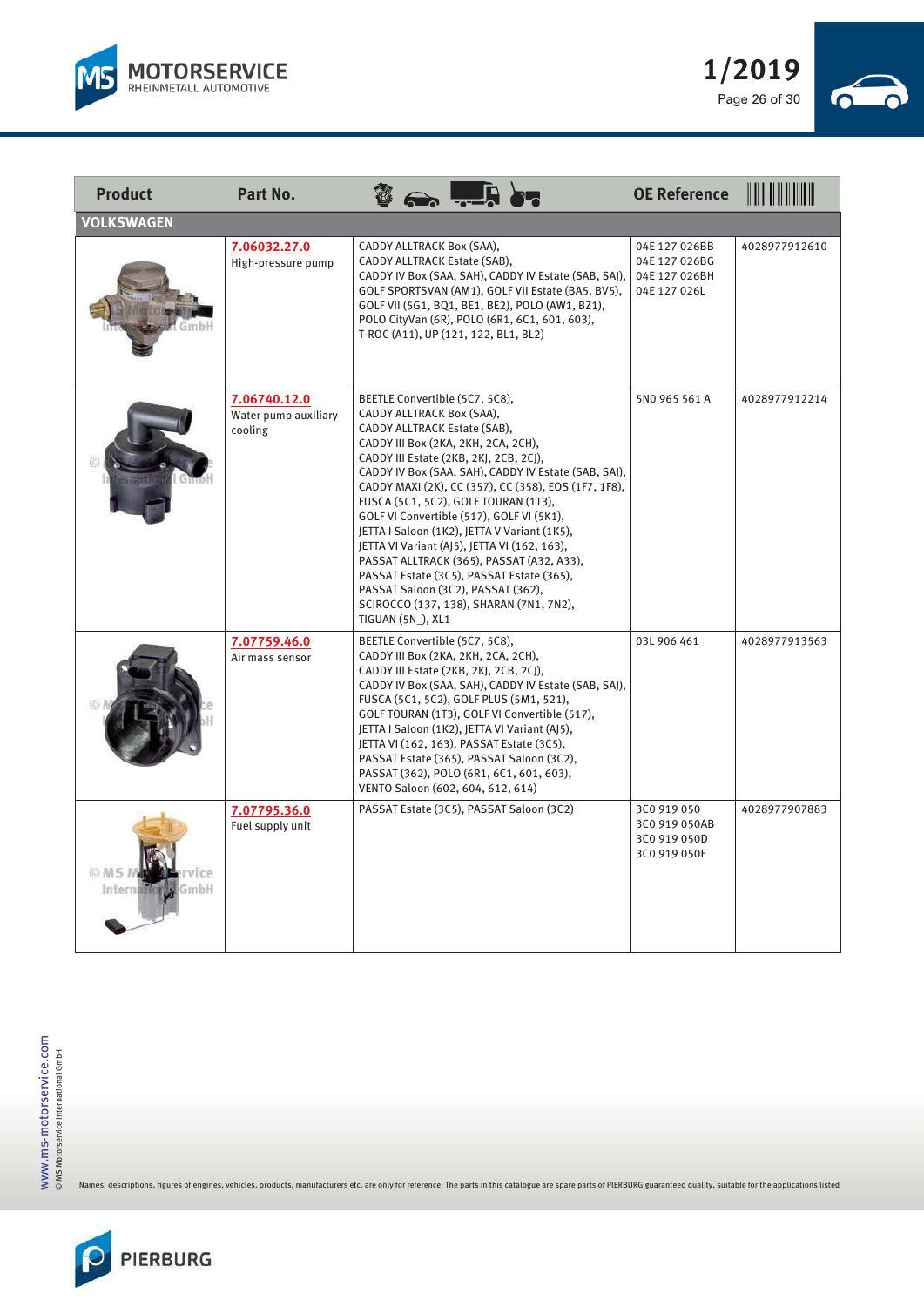



| <b>Product</b>                | Part No.                                      | $\frac{3}{2}$ and $\frac{1}{2}$ . And $\frac{1}{2}$                                                                                                        | <b>OE Reference</b>            |               |
|-------------------------------|-----------------------------------------------|------------------------------------------------------------------------------------------------------------------------------------------------------------|--------------------------------|---------------|
| <b>VOLKSWAGEN</b>             |                                               |                                                                                                                                                            |                                |               |
| © MS Mo                       | 7.08369.47.0<br>exhaust temperature<br>sensor | BEETLE Convertible (5C7, 5C8), FUSCA (5C1, 5C2),<br>JETTA I Saloon (1K2), JETTA VI Variant (AJ5),<br>JETTA VI (162, 163)                                   | 03L 906 088 T                  | 4028977911750 |
|                               | 7.08369.48.0<br>exhaust temperature<br>sensor | CADDY III Box (2KA, 2KH, 2CA, 2CH),<br>CADDY III Estate (2KB, 2KJ, 2CB, 2CJ),<br>CADDY IV Box (SAA, SAH), CADDY IV Estate (SAB, SAJ),<br>GOLF TOURAN (1T3) | 03L 906 088 DH                 | 4028977911767 |
| © MS Motod<br>Inter           | 7.08369.50.0<br>exhaust temperature<br>sensor | POLO (6R1, 6C1, 601, 603)                                                                                                                                  | 03P 906 088 C<br>03P 906 088 E | 4028977911804 |
| <b>OMS Mobilserv</b><br>Inter | 7.08369.53.0<br>exhaust temperature<br>sensor | POLO (9N)                                                                                                                                                  | 03G 906 088 AC                 | 4028977911842 |
|                               | 7.08369.58.0<br>exhaust temperature<br>sensor | CRAFTER 30-35 Bus (2E_), CRAFTER 30-50 Box (2E_),<br>CRAFTER 30-50 Platform/Chassis (2F_)                                                                  | 070 906 088                    | 4028977911927 |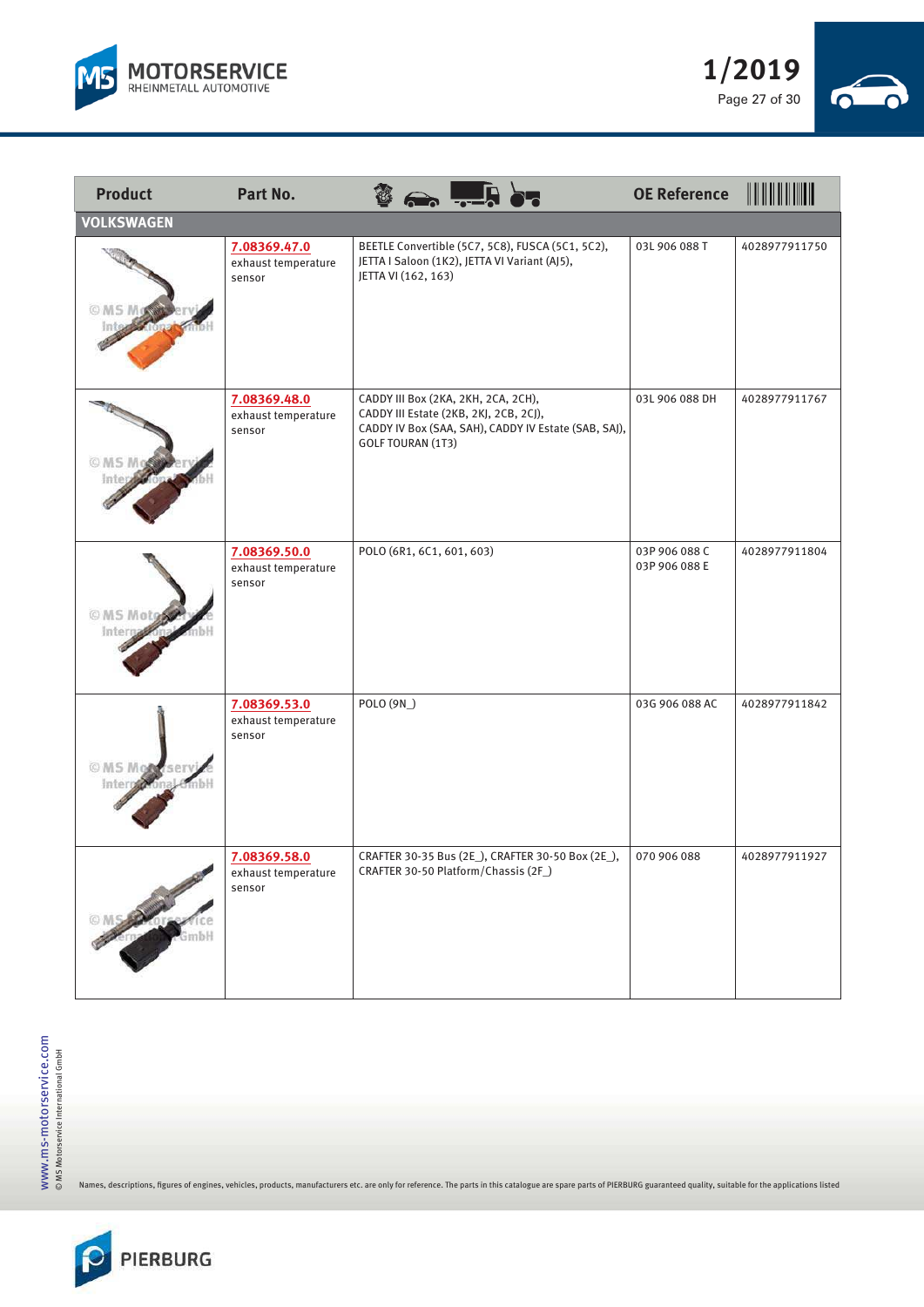



| <b>Product</b>    | Part No.                                      |                                                                                                                                                                                                                                 |                                                   |                                                    |               |
|-------------------|-----------------------------------------------|---------------------------------------------------------------------------------------------------------------------------------------------------------------------------------------------------------------------------------|---------------------------------------------------|----------------------------------------------------|---------------|
| <b>VOLKSWAGEN</b> |                                               |                                                                                                                                                                                                                                 |                                                   |                                                    |               |
|                   | 7.08369.59.0<br>exhaust temperature<br>sensor | AMAROK (2HA, 2HB, S1B, S6B, S7A, S7B),                                                                                                                                                                                          | CRAFTER 30-35 Bus (2E_), CRAFTER 30-50 Box (2E_)  | 03L 906 088 FD<br>03L 906 088 FQ<br>03L 906 088 JK | 4028977911934 |
|                   | 7.08369.63.0<br>exhaust temperature<br>sensor | MULTIVAN T5 (7HM, 7HN, 7HF, 7EF, 7EM, 7EN),<br>TRANSPORTER /<br>CARAVELLE V Bus (7HB, 7HJ, 7EB, 7EJ, 7EF, 7EG,,<br>TRANSPORTER T5 Box (7HA, 7HH, 7EA, 7EH),<br>TRANSPORTER T5 Platform/<br>Chassis (7JD, 7JE, 7JL, 7JY, 7JZ, 7F |                                                   | 03G 906 088 AS<br>03G 906 088 S                    | 4028977912016 |
| $m$ bH            | 7.08369.64.0<br>exhaust temperature<br>sensor | CRAFTER 30-50 Platform/Chassis (2F)                                                                                                                                                                                             | CRAFTER 30-35 Bus (2E_), CRAFTER 30-50 Box (2E_), | 03L 906 088 DN<br>3L 906 088 DN                    | 4028977912030 |
| © MS Mot<br>Inter | 7.08369.72.0<br>exhaust temperature<br>sensor | PASSAT Estate (3B6), PASSAT Saloon (3B3)                                                                                                                                                                                        |                                                   | 038 906 088 B                                      | 4028977912191 |
| © MS Mob<br>Intel | 7.08369.73.0<br>exhaust temperature<br>sensor | <b>TOUAREG (7P5, 7P6)</b>                                                                                                                                                                                                       |                                                   | 059 906 088 BJ<br>059 906 088 CL                   | 4028977912207 |

 $\overline{\phantom{a}}$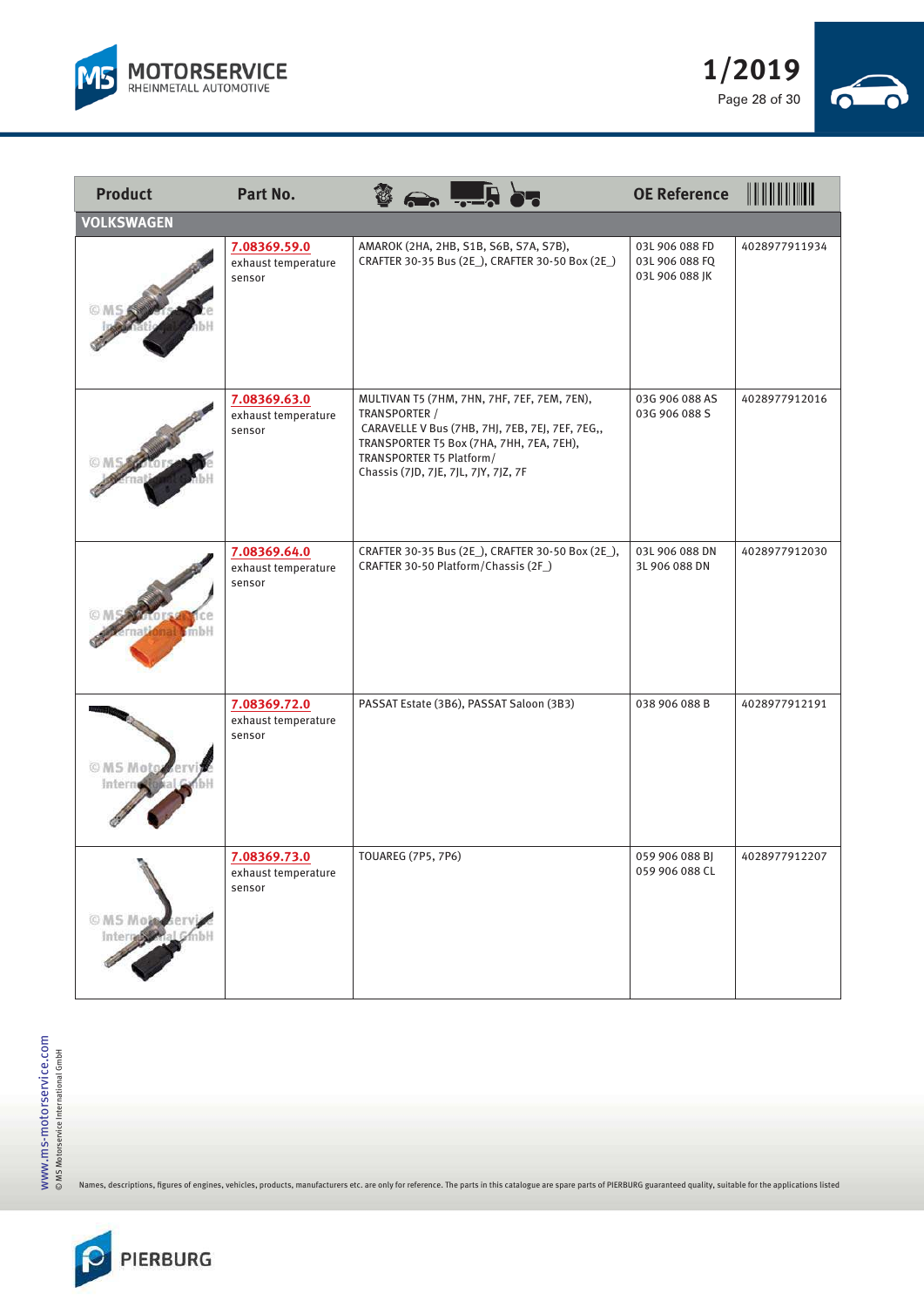



| <b>Product</b>    | Part No.                                      | $\frac{3}{2}$ $\frac{1}{2}$ $\frac{1}{2}$ $\frac{1}{2}$                                                                                                                                                                                                                                                                                                                                                                                                                                                                                                                                                                                                | <b>OE Reference</b>                                                                                                                                           | <u> III III III IIII III</u> |
|-------------------|-----------------------------------------------|--------------------------------------------------------------------------------------------------------------------------------------------------------------------------------------------------------------------------------------------------------------------------------------------------------------------------------------------------------------------------------------------------------------------------------------------------------------------------------------------------------------------------------------------------------------------------------------------------------------------------------------------------------|---------------------------------------------------------------------------------------------------------------------------------------------------------------|------------------------------|
| <b>VOLKSWAGEN</b> |                                               |                                                                                                                                                                                                                                                                                                                                                                                                                                                                                                                                                                                                                                                        |                                                                                                                                                               |                              |
|                   | 7.09720.00.0<br><b>EGR</b> cooler             | AMEO (631), BEETLE Convertible (5C7, 5C8),<br>CADDY III Box (2KA, 2KH, 2CA, 2CH),<br>CADDY III Estate (2KB, 2KJ, 2CB, 2CJ),<br>CADDY IV Box (SAA, SAH), CADDY IV Estate (SAB, SAJ),<br>CC (357), CC (358), EOS (1F7, 1F8), FUSCA (5C1, 5C2),<br>GOLF PLUS (5M1, 521), GOLF TOURAN (1T3),<br>GOLF VI Convertible (517), GOLF VI (5K1),<br>JETTA I Saloon (1K2), JETTA VI Variant (AJ5),<br>JETTA VI (162, 163), PASSAT ALLTRACK (365),<br>PASSAT (A32, A33), PASSAT Estate (3C5),<br>PASSAT Estate (365), PASSAT Saloon (3C2),<br>PASSAT (362), POLO CityVan (6R),<br>POLO (6R1, 6C1, 601, 603), SCIROCCO (137, 138),<br>SHARAN (7N1, 7N2), TIGUAN (5N) | 03L 131 512 AP<br>03L 131 512 AT<br>03L 131 512 BB<br>03L 131 512 BJ<br>03L 131 512 BL<br>03L 131 512 CF<br>03L 131 512 CH<br>03L 131 512 DQ<br>03L 131 512 N | 4028977913389                |
|                   | 7.09720.01.0<br><b>EGR</b> cooler             | POLO (6R1, 6C1, 601, 603),<br>VENTO Saloon (602, 604, 612, 614)                                                                                                                                                                                                                                                                                                                                                                                                                                                                                                                                                                                        | 03L 131 512 AN<br>03L 131 512 AS<br>03L 131 512 BH<br>03L 131 512 CE<br>03L 131 512 CG<br>03L 131 512 DP<br>03L 131 512 M                                     | 4028977913396                |
|                   | 7.09720.02.0<br><b>EGR</b> cooler             | POLO (6R1, 6C1, 601, 603)                                                                                                                                                                                                                                                                                                                                                                                                                                                                                                                                                                                                                              | 03P 131 512 B<br>03P 131 512 C<br>03P 131 512 D<br>03P 131 512 E                                                                                              | 4028977913433                |
| <b>VOLVO</b>      |                                               |                                                                                                                                                                                                                                                                                                                                                                                                                                                                                                                                                                                                                                                        |                                                                                                                                                               |                              |
| <b>OMSN</b>       | 7.08369.55.0<br>exhaust temperature<br>sensor | S60 I Saloon (384), V70 III (135), V70 Mk II (285),<br>XC70 CROSS COUNTRY Estate (295),<br>XC70 II Estate (136),<br>XC90 I Closed Off-Road Vehicle (275)                                                                                                                                                                                                                                                                                                                                                                                                                                                                                               | 30729648<br>31293139<br>31370464<br>31431046                                                                                                                  | 4028977911873                |
|                   | 7.08369.69.0<br>exhaust temperature<br>sensor | S60   Saloon (384), V70 Mk II (285),<br>XC70 CROSS COUNTRY Estate (295)                                                                                                                                                                                                                                                                                                                                                                                                                                                                                                                                                                                | 30751456<br>31293172<br>31370463<br>31431045                                                                                                                  | 4028977912160                |